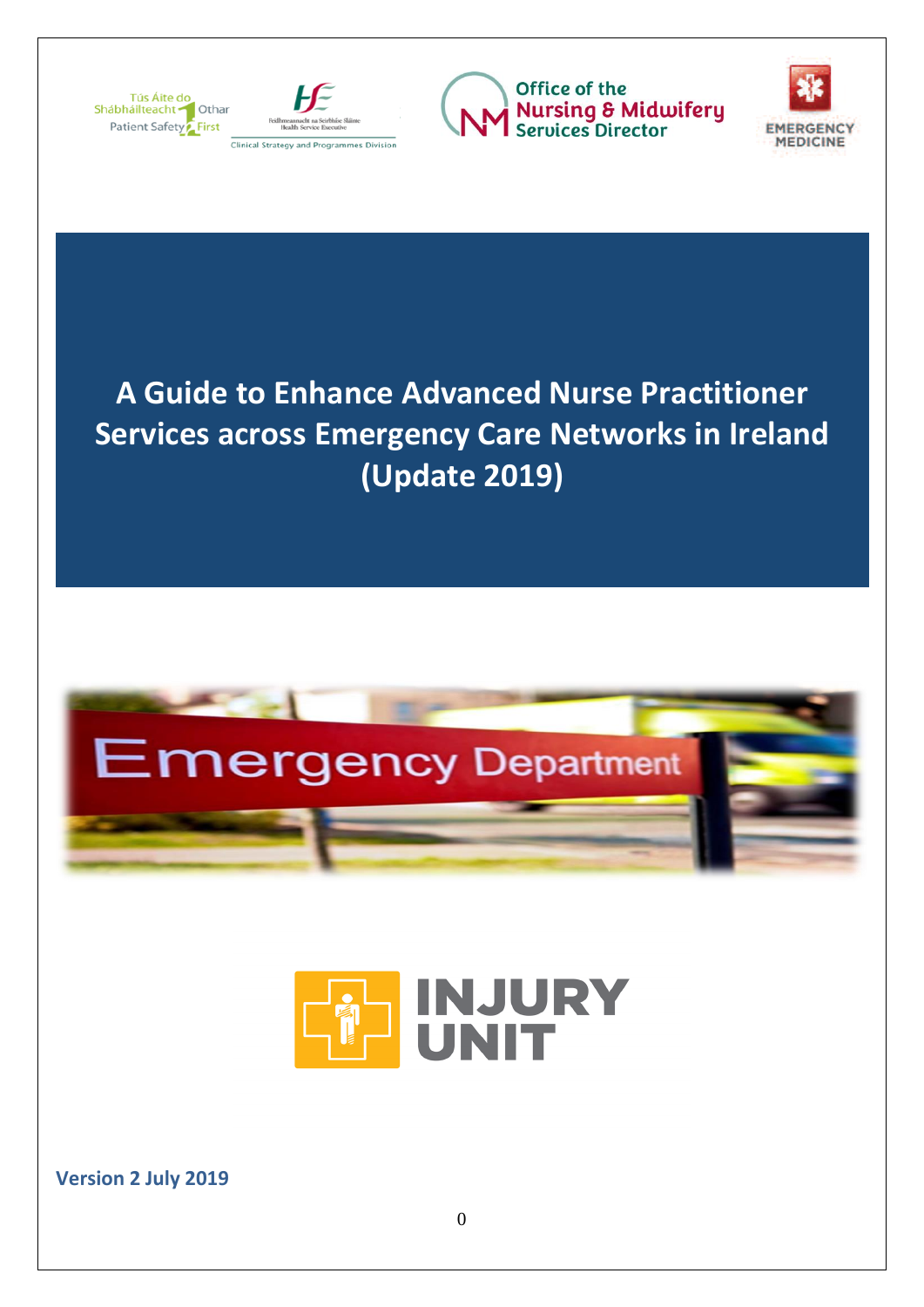#### **Foreword**

Registered Advanced Nurse Practitioners (RANPs) play a vital role as members of Emergency Department (ED) and Injury Unit (IU) multidisciplinary emergency care teams. Research demonstrates that RANPprovided emergency care is highly regarded by patients and colleagues. This updated Guide to Enhance Advanced Nurse Practitioner (ANP) Services across Emergency Care Networks in Ireland ('The Guide') is presented by the National Clinical Programme for Emergency Medicine (EMP) and the Office of the Nursing and Midwifery Services (ONMSD) as a review of the progress over the past 5 years in relation to the capacity building to further increase the contribution of RANPs to the provision of emergency care in Ireland. The Guide augments the recommendations of the *National Emergency Medicine Programme Report* (HSE 2012*), Securing the Future of Smaller Hospitals: A framework for Development Framework*  (DoH 2013), Developing a Policy on the Development of Graduate to Advanced Nursing and Midwifery Practice (DoH, 2019) and the *EMP Guidance Document for IU Staffing* (HSE 2013, updated 2019) with specific detail relating to:

- current capacity of RANP services

- ANP role development and

- a pragmatic strategy to optimise RANP-delivered patient care across the national emergency care system.

The updated "Guide' is proposed against a backdrop of on-going reorganisation in the way acute health services are planned and delivered in Ireland. It is consistent with the vision of the EMP to improve quality, access and value across the health system. The Guide is presented in two main sections. The first main section profiles the status of the service since 2012 with regards ANP capacity, role development and service activity in Emergency Departments (EDs) in Ireland. This information was ascertained through a national survey of EDs with ANP services. The second main section outlines the strategic direction that is required to develop ANP services to support the workforce planning recommendations of the National Emergency Medicine Programme Report 2012 (p215).

The Guide was prepared by Ms. Valerie Small, Registered Advanced Nurse Practitioner (Emergency), St James Hospital and Advanced Nurse Practitioner Advisor to the EMP and Ms. Susanna Byrne, Director Nursing and Midwifery Planning and Development Unit, HSE Dublin South, Kildare and Wicklow and Service Planner for the EMP.

Continued implementation of the recommendations outlined in this Guide will enhance the already significant contribution that RANPs make to patient care in our EDs and IU and will promote safety, quality of care, access, value and patient experience in emergency care in Ireland.

George Chearing

**Dr Gerard McCarthy Ms Mary Wynne** 

Many Wynne

Clinical Lead Director

National Emergency Medicine Programme Office of the Nursing & Midwifery Services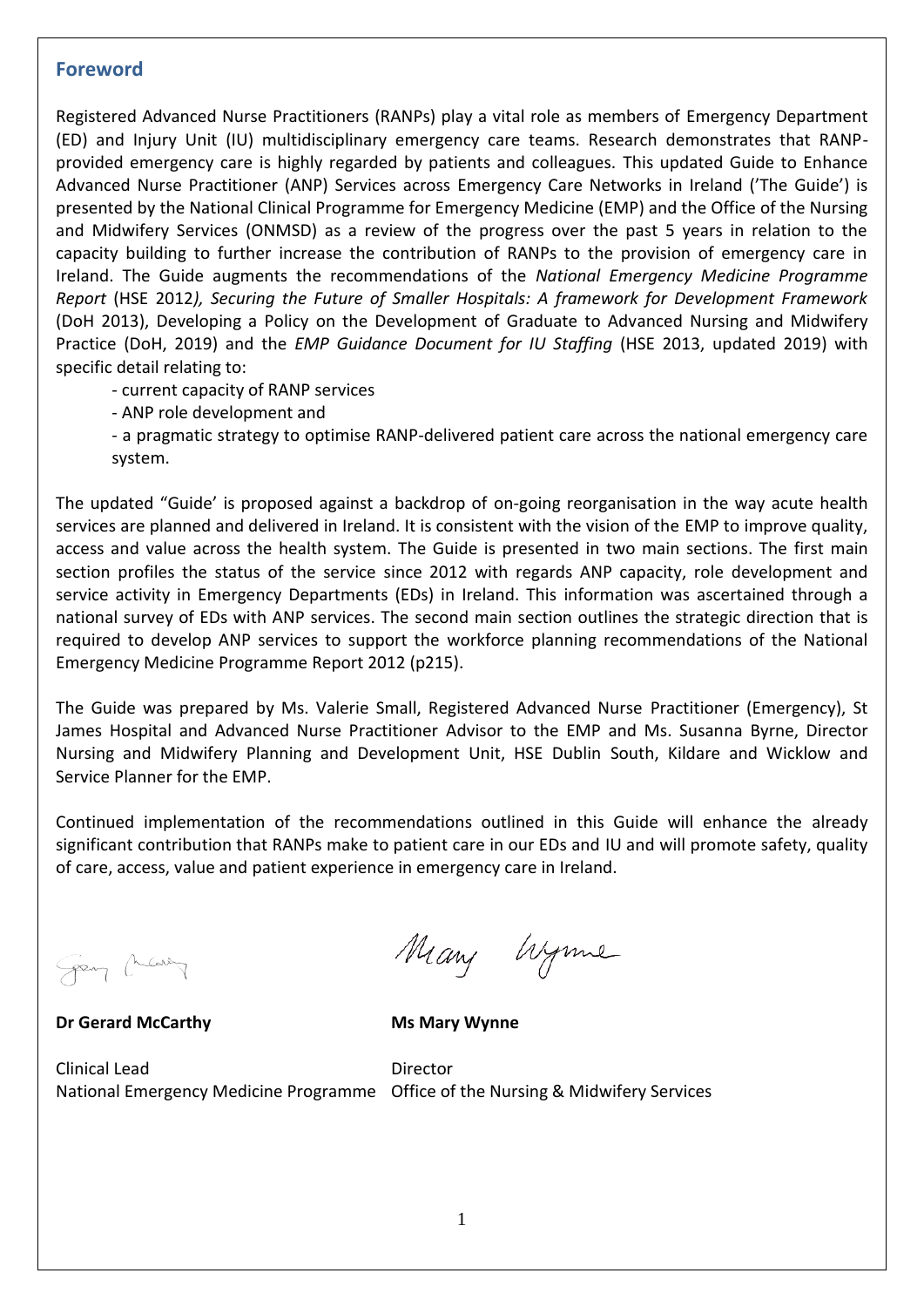| <b>Table of Contents</b>                                 |    |
|----------------------------------------------------------|----|
| Foreword                                                 | 1  |
| Context                                                  | 4  |
| Workforce Planning Methodology for ANP Capacity Building | 4  |
|                                                          |    |
|                                                          |    |
|                                                          |    |
| Developments in ANP Activity/Outcomes                    | 6  |
|                                                          |    |
|                                                          |    |
|                                                          |    |
|                                                          |    |
|                                                          |    |
|                                                          |    |
|                                                          |    |
|                                                          |    |
|                                                          |    |
| Non-clinical activity                                    | 10 |
|                                                          |    |
|                                                          |    |
|                                                          |    |
|                                                          |    |
| Implementation of the Guide recommendations              | 10 |
|                                                          |    |
|                                                          |    |
|                                                          |    |
|                                                          |    |
| <b>National ANP Job Descriptions</b>                     | 12 |
| <b>Education Preparation &amp; NMBI Regulations</b>      | 12 |
| <b>Career Development/Succession Planning</b>            | 12 |
| Recommendations                                          | 13 |
|                                                          |    |
|                                                          |    |
|                                                          |    |
|                                                          |    |
|                                                          |    |
|                                                          |    |
| References                                               | 14 |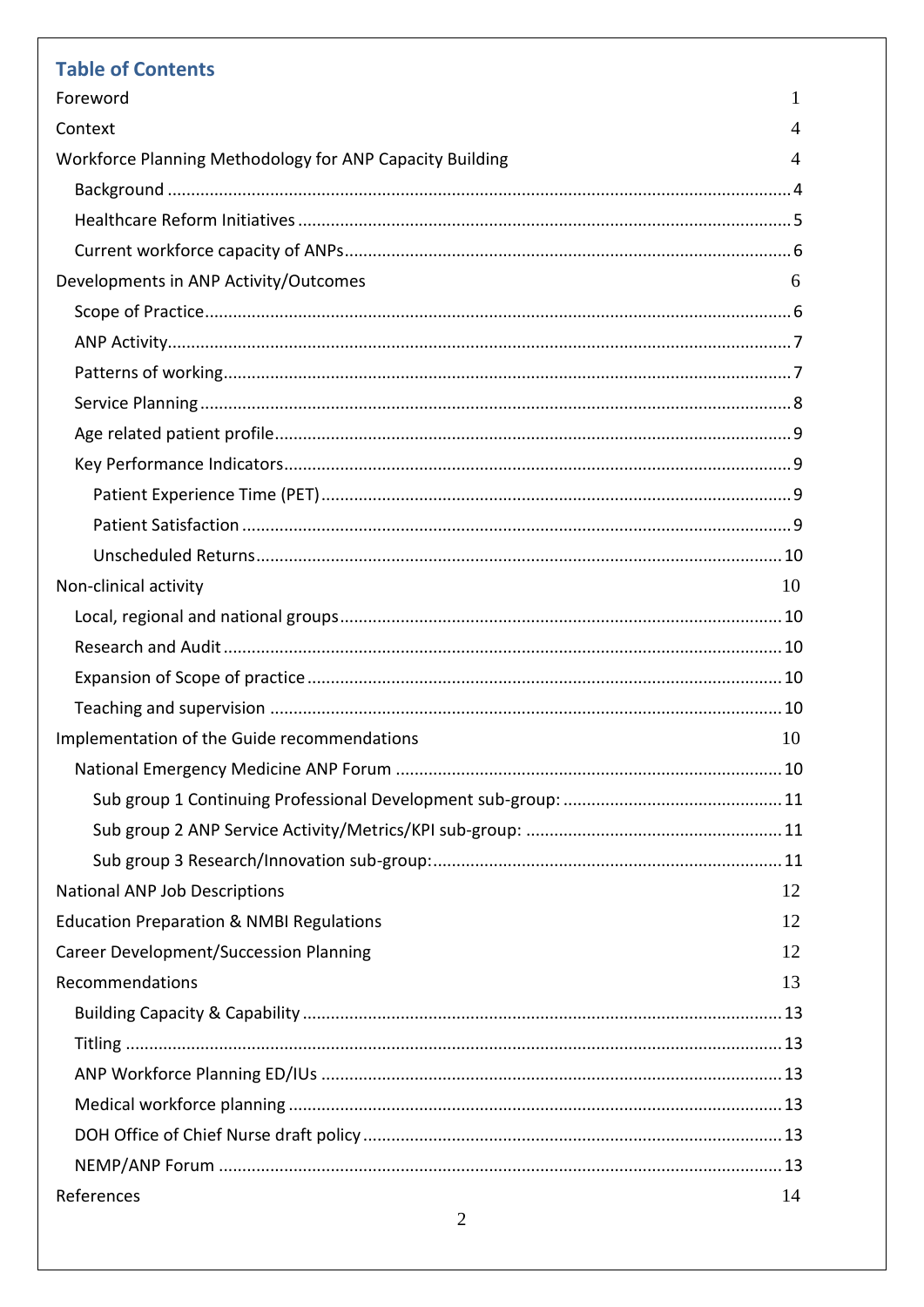| Appendix 1 | 15 |
|------------|----|
| Appendix 2 | 16 |
| Appendix 3 | 17 |

# **List of Tables**

| Table 1: Workforce planning projected requirements for 150 Registered ANP's across Emergency |  |
|----------------------------------------------------------------------------------------------|--|
|                                                                                              |  |
|                                                                                              |  |
|                                                                                              |  |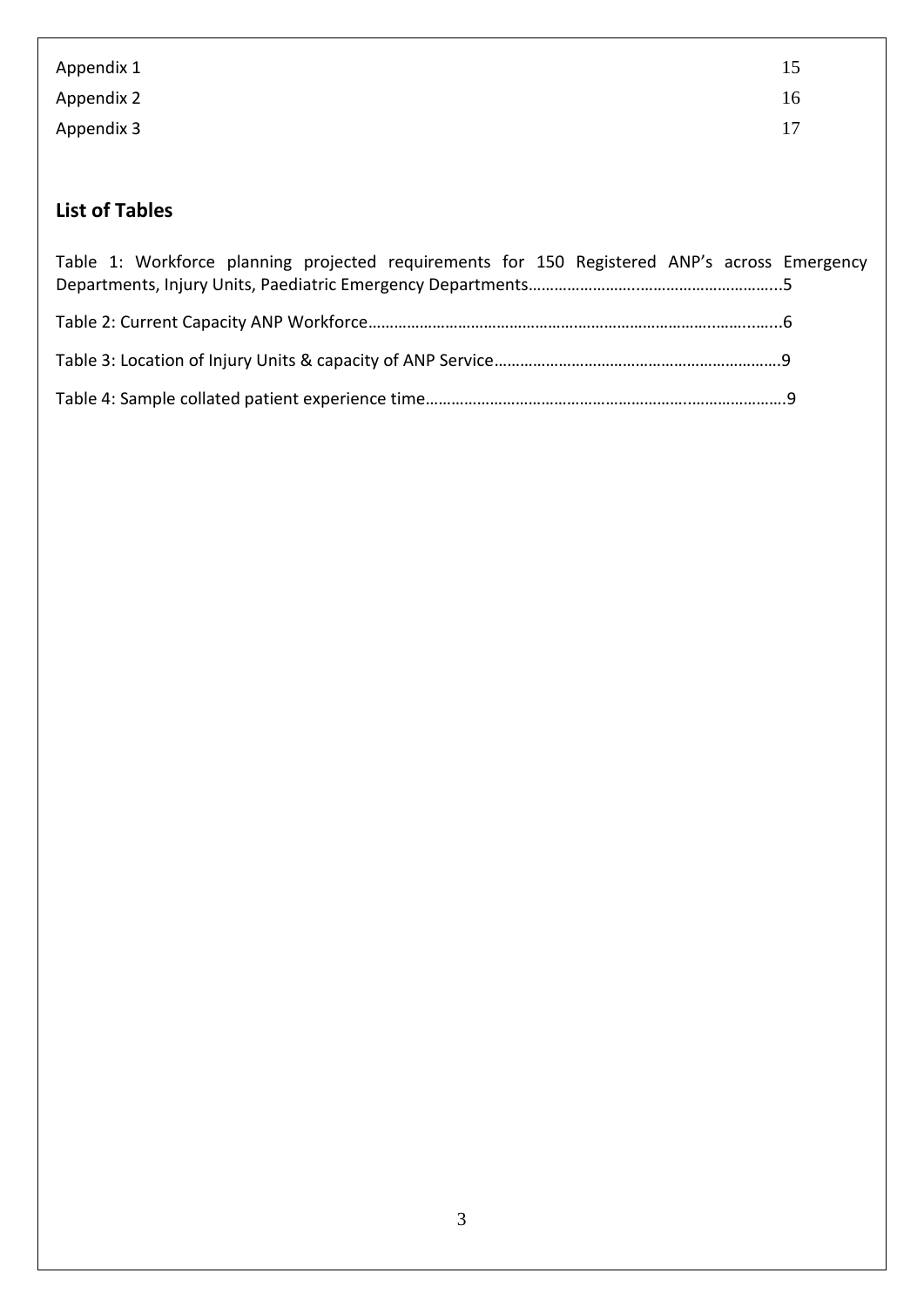# <span id="page-4-0"></span>**Context**

The National Emergency Medicine Programme (EMP) was established by the Health Service Executive's Clinical Strategy and Programmes Division in 2010 to develop a model of care to improve safety, quality, access and value in Emergency Medicine in Ireland. [The Report of the National Emergency Medicine](https://www.hse.ie/eng/services/publications/clinical-strategy-and-programmes/the-national-emergency-medicine-programme.pdf)  Programme - [A strategy to improve safety, quality, access and value](https://www.hse.ie/eng/services/publications/clinical-strategy-and-programmes/the-national-emergency-medicine-programme.pdf) was published in 2012. The EMP model of care advocates a co-ordinated system of care within the Emergency Care setting which will facilitate the provision of high-quality patient care that is standardised and easily accessible with high levels of effectiveness and efficiency, accountability, sustainability, good staff morale and strong system resilience. An experienced and competent emergency nursing team is required to ensure the delivery of the highest quality of care for patients. The EMP strategy report outlines how emergency nursing contributes both now and in the future in supporting the implementation of the programme and it provides a comprehensive outline of nursing roles and clinical skills particular to the specialist area of practice. The role of the Registered Advanced Nurse Practitioner (RANP) is also outlined and the development of ANPs is considered essential to implementing the EMP strategy across the Emergency Care Network (HSE 2012).

A [Guide to Enhancing Advanced Nurse Practitioners across Emergency Care](http://emnow.ie/wordpress/wp-content/uploads/2015/03/A-Guide-to-Enhance-ANP-Services-across-Emergency-Care-Networks-in-Ireland-July-2013-Final_4.pdf) Networks in Ireland (*The Guide*) was launched in 2013 as the strategy for RANPs for Emergency Care Networks (ECNs). The aim of the strategy was to support the building of ANP capacity to assist improvements in the quality and timeliness of care for patients attending Emergency Departments (EDs) and Injury Units (IUs) across the 40 sites around the country. In addition the document provided direction and support for continuing professional development (CPD) of RANPs and promotes career planning opportunities for emergency nurses wishing to pursue a career pathway in advanced practice in emergency care.

*The Guide* proposed a four-year plan to meet the projected RANP workforce requirements to develop capacity to ensure an ANP service is available in all locations nationally as determined by local service need. There has been a 100% increase in the number of RANPs in the interim 5 year period, however, there is still room for further development to achieve the recommended ANP requirements nationally (Table 1).

This report outlines progress and achievements of implementing *The Guide* 5 years post publication and makes recommendations for future developments.

# <span id="page-4-1"></span>**Workforce Planning Methodology for ANP Capacity Building**

#### <span id="page-4-2"></span>*Background*

The workforce methodology for determining the requirements for RANPs across the emergency care services in Ireland in 2013 was based on the service needs of EDs and IUs at a point in time (Table 1). The calculations and recommendations for ANP staffing was developed following a review of survey data gathered in 2012 from established ANP services and was based on ED new patient attendance data and ANP service activity and capability (HSE 2013).

In EDs with excess of 37,500 new patient attendances to provide a full 12 hour day, 7 day per week ANP service with 2 ANPs on duty there would be a requirement for 6 whole time equivalent (WTE) ANPs. In EDs with less than 37,500 new patient attendances to provide a full 12 hour day, 7day per week service with 1 ANP on duty there would be a requirement of 3 WTE ANPs. In 2013 IUs were in their relative infancy therefore ANP staffing projections were based on hours of opening/days of service rather than patient attendances.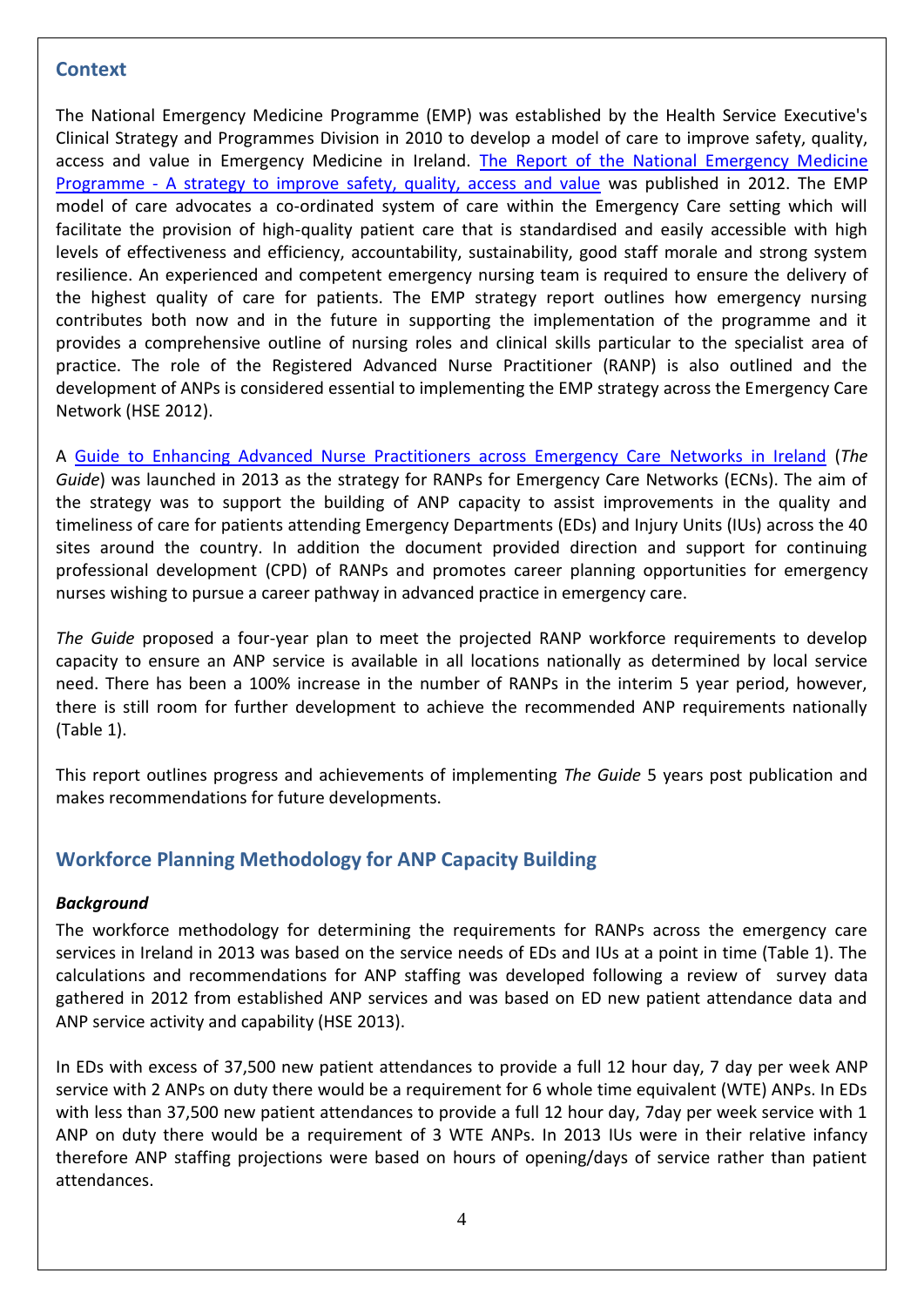**Table 3: Workforce planning projected requirements for 150 Registered ANP's across Emergency Departments, Injury Units, Paediatric Emergency Departments.**

| Projected requirements based on service needs analysis |                      |                    |                       |  |
|--------------------------------------------------------|----------------------|--------------------|-----------------------|--|
| 24/7 ED with patient                                   | 24/7 ED with patient | <b>Injury Unit</b> | <b>Paediatric EDs</b> |  |
| Attendance > 37,500                                    | Attendance< 37,500   |                    |                       |  |
| 2 RANPs on duty per                                    | 1 RANP on duty per   | 1 RANP on duty per | 1 RANP on duty        |  |
| 12hr/7days (6WTE)                                      | 12hr/7days (3WTE)    | hours of opening   | 12hr/7days (3WTE)     |  |
|                                                        |                      | (3WTE)             |                       |  |
|                                                        |                      |                    |                       |  |
| 10 sites                                               | 16 sites             | 11 sites           | 3 sites               |  |
| 60                                                     | 48                   | 33                 | 9                     |  |
| Total 150                                              |                      |                    |                       |  |

#### <span id="page-5-0"></span>*Healthcare Reform Initiatives*

Since the initial *Guide* was published the delivery of emergency services in Ireland has undergone and continues to undergo immense change and reform. The *Establishment of Hospital Groups as a Transition to Independent Hospital Trusts* (Department of Health 2013a) and the *Framework for Development - Securing the Future of Smaller Hospitals* (DOH 2013b) has resulted in determining how emergency services are delivered through regional networks of Emergency Departments (24/7) attached to Model 3 and 4 hospitals. The EMP Model of Care recommends a hub and spoke model for Emergency Care Networks (ECNs) and in this regard IUs play a major role in treating a specific cohort of patients most of whom could be managed entirely by an ANP.

More recent national healthcare reform policies include the HSE Acute Hospital Division's *Developing an Acute Floor Model for Ireland* (HSE 2017), the Acute Floor is defined in the document as *'an integrated service configured to manage unscheduled care demand...this may be co-or proximately located clinical and support services which work together to manage unscheduled demand on a daily basis* (HSE 2017). The success of the Acute Floor model is underpinned by multidisciplinary and interdisciplinary working and integrated clinical governance. A well designed, well-resourced acute floor will require the development of the capacity and capability of the existing nursing workforce as part of the MDT. Registered ANPs currently make up a small percentage of the workforce, however following the launch by The Department of Health, Office of the Chief Nurse '*A Policy on the Development of Graduate to Advanced Nursing and Midwifery Practice'* in 2019, funding was agreed to support 120 nurses to undertake an advanced practice education programme in Older Person, Rheumatology, Respiratory and Unscheduled Care. Unscheduled care is the umbrella term which includes emergency care, acute medicine and acute surgery which aligns with HSE plans for the Acute Floor model.

The launch of the Government's *Sláintecare Report* (DOH 2018) which sets out an ambitious programme of reform commencing with implementation of an initial set of key actions over the next three years. Strategic Action 5 outlines specific actions with regard to tackling long waiting times and crowding in EDs (p44), while supporting the implementation of existing national strategies and policies developed by National Clinical Programmes and Integrated Care (p45). *Sláintecare* also cites the commitment to the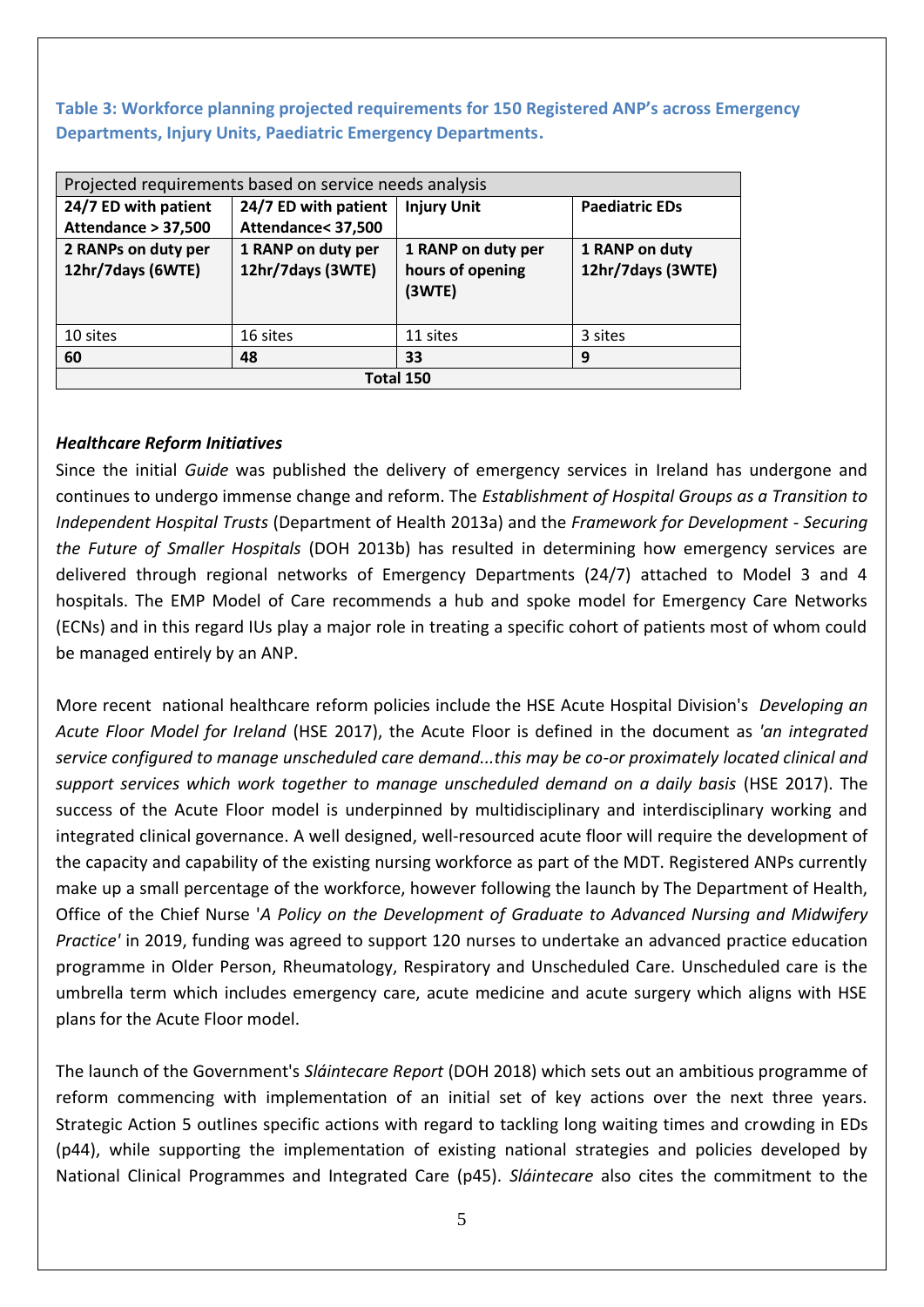implementation of the *National Trauma Strategy* (2018) in accordance with an agreed implementation plan (5.4.4 p 47).

# <span id="page-6-0"></span>*Current workforce capacity of ANPs*

Table 2 reports the current capacity against the projected requirements per Hospital Group. The current deficit of 56 is the actual number of RANPs required as per the strategy, however there are 24 candidate ANPs at various stages of their education and training pathway.

Following the launch *'A Policy on the Development of Graduate to Advanced Nursing and Midwifery Practice'* in 2019 by the Office of Chief Nurse in the Department of Health funding was allocated to 18 posts in emergency nursing. Of the 18 posts supported through the DOH initiative 2 ED nurses who had already completed their education and training but were not in funded posts, have since been registered and are in full time WTE posts. It is anticipated that the remainder of the DOH cohort will be ready for NMBI registration in Q3, Q4 2019.

#### **Table 4: Current Capacity ANP Workforce**

#### ANP Supply & Demand Gap analysis

| ANP Resource & Workforce Planning Projected Numbers per Hospital Group - Jan 2019 |              |             |           |                     |
|-----------------------------------------------------------------------------------|--------------|-------------|-----------|---------------------|
|                                                                                   |              | Registered  | Projected | RANP Deficit /      |
| Region                                                                            | <b>Sites</b> | ANP's (WTE) | RANP's    | cANPs in training   |
|                                                                                   |              |             |           |                     |
| <b>RCSI Group</b>                                                                 | 6 sites      | 20          | 24        | 4 (7 in training)   |
| <b>Dub Midlands Group</b>                                                         | 5 sites      | 18          | 21        | 3 (2 in training)   |
| <b>Ireland East Group</b>                                                         | 8 sites      | 18          | 30        | 12 (3 in training)  |
| Saolta Group                                                                      | 6 sites      | 16          | 21        | 5 (4 in training)   |
| <b>UL Group</b>                                                                   | 4 sites      | 6           | 15        | 9 (1 in training)   |
| South/Sth West Group                                                              | 8 sites      | 15          | 30        | 15 (3 in training)  |
| <b>Children's Hospitals</b>                                                       | 3 sites      | 5           | 9         | 4 (4 in training)   |
| <b>Overall Total</b>                                                              |              | 98          | 150       | 52 (24 in training) |

RANP Deficit = 52 (24 in training) Recruitment deficit = 28

# <span id="page-6-1"></span>**Developments in ANP Activity/Outcomes**

#### <span id="page-6-2"></span>*Scope of Practice*

The Scope of Practice of RANPs in ED/IU is mainly focused on a cohort of ambulant patients with musculoskeletal injuries and conditions, however there are a number of EDs with RANPs who have developed an expanded caseload to include general medical and surgical presentations. These roles are evolving in response to a growing service need and the requirement to deliver more timely access to care and treatment for a greater cohort of ED patients. Currently, 4 out of 29 EDs have developed the medical/surgical caseload with 5 RANPs in total competently functioning within that service. A further 3 EDs have candidate ANPs (7 in total) who are currently undertaking education and training to develop a similar service. This type of RANP service has been commonly referred to as **Rapid Assessment and Treatment** or **'RAT' Service**. While the development of this role is broadly welcomed, the caseload involves a range of clinical presentations which require comprehensive physical examination, serial radiological and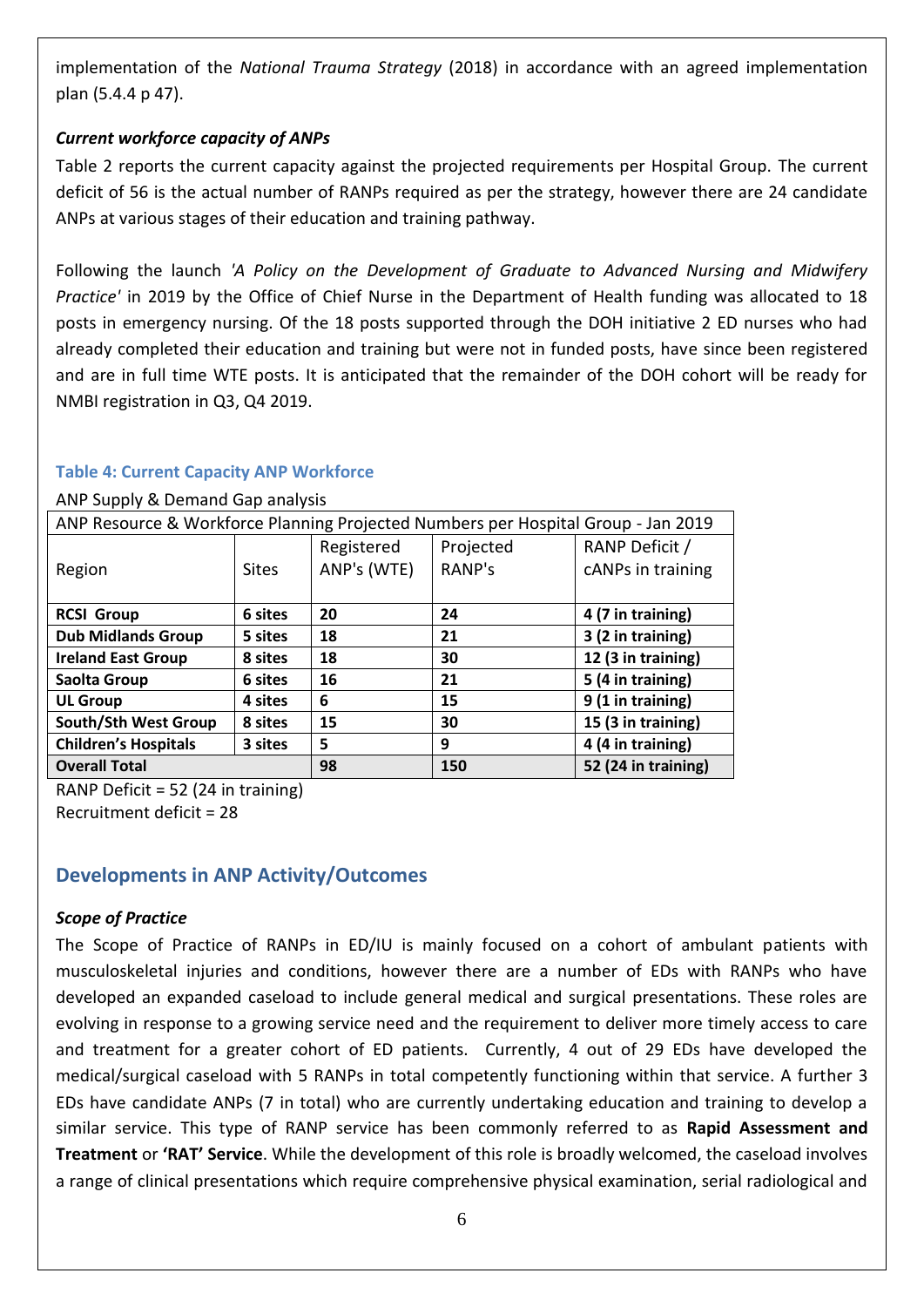laboratory investigations. Patient care episodes are rarely of short or 'rapid' duration thus, the title of the role is causing some concern amongst the registered ANP cohort (see recommendations). Rapid Assessment and Treatment is a well described practice in bringing senior clinical decisions "upstream" in the ED patient journey, but it is felt the name should be reserved for this practice as opposed to the a descriptor of RAT ANP (*vide infra*).

#### <span id="page-7-0"></span>*ANP Activity*

A snapshot of ANP activity from a sample of ANP services with electronic ED information systems (Q3 2015 to Q2 2018) shows an average yearly number of completed episodes of patient care per RANP of approximately 1,300 (range 1,000 - 1,500). There are several factors that influence the number of episodes of care undertaken by an ANP i.e. scope of practice, the demographic of the presenting patient cohort, location of service (ED or IU).

Other data gathered from 21 out of 26 units reveal that over sixty-five percent (65%) of patients managed by RANPs are categorised as Category 4 (standard) on Manchester Triage Scale (MTS) or the Irish Children's Triage System (ICTS). Also of note RANPs are managing patients in Category 3 (semi-urgent) patients (24.83%) and Category 2 (urgent) 2.17% (Appendix 1). A number of factors are likely to influence this increased capability related to RANPs managing more urgent triage categories, namely length of time the ANP service is in operation, with increasing acceptance of their competence by other specialties, the number of RANPs working in the service and the on-going CPD and development of competences in managing more complex clinical presentations as described previously (HSE 2013a).

The caseload for IUs consists of ambulant patients with musculoskeletal injury presentations only. Due to the nature of such presentations there is no requirement for a formal triage system. Where there are instances of 'Out of Scope'\* presentations these patients are assessed and safely re-directed to an appropriate alternative facility. RANPs working in an IU manage a caseload which is 100% category 4 (standard); therefore where WTE capacity allows, a rotation system has been introduced in some ECNs so that there is improved flexibility among the ANP team allowing for movement at predetermined intervals between the main ED and the IU within the ECN. This arrangement supports flexibility around service needs while facilitating ANP professional activities such as formal and informal clinical supervision, exposure to frequent education opportunities with the wider MDT and on-going expansion of competency, scope of practice and achieving compliance with mandatory CPD.

**\*** *Out of Scope - Injury Units (IUs) treat patients with injuries that are not life-threatening and unlikely to result in serious long-term disability. IUs will not treat medical conditions, pregnancy-related or gynaecological problems, injuries to the chest, abdomen or pelvis and serious head and spine injuries. Lists are provided to try to direct patients with single, isolated and uncomplicated injuries to these units.*

#### <span id="page-7-1"></span>*Patterns of working*

The RANP is a unique role in that they can manage a full episode of care, attending to all the clinical needs of the patient, this can often extend the length of the consultation time, but patient satisfaction is proven to be very high with the one to one care that is provided (Griffin & Mc Devitt, 2016). RANPs working in EDs often work single handed due to demands on ED nursing staff who are required to support the management of more complex patients in the resuscitation and urgent care zones. Crowding also has implications on how streaming and patient flow operates across various departments throughout the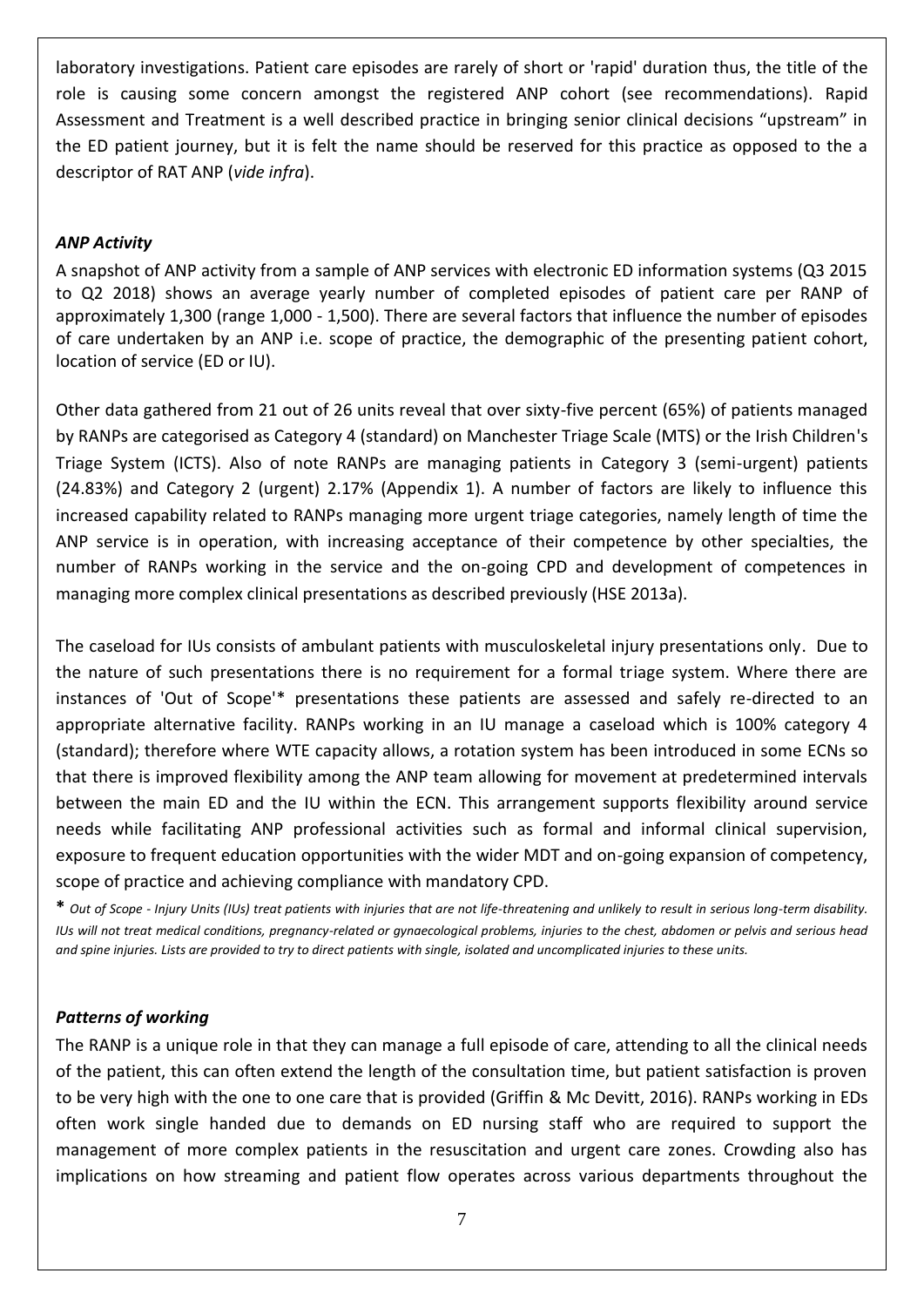country. The RANPs in ED therefore are likely to operate their own model of "streaming", by pulling patients who fall into their scope of musculoskeletal injury and conditions from other areas. In addition there is an increased opportunity for NCHD trainees to develop competence and skills in managing musculoskeletal injuries and wounds in this environment and the RANPs share their expertise and clinical knowledge by demonstrating best clinical practice and provide clinical supervision of junior staff when required.

As IUs expand in number and there is now an established cohort of RANPs working in these units there are some observed patterns of work emerging. For example, RANPs work as part of a small team in IUs. Collaborative engagement with the Multidisciplinary Team (MDT) is essential to maximise efficiencies in the IU whilst encouraging staff nurses and allied nursing staff to develop clinical skills and competencies in managing the caseload of patients.

#### <span id="page-8-0"></span>*Service Planning*

*The Guide* recommended that an ANP service should be available between the core hours of 08:00 to 20:00 over 7 days per week. Data gathered from a review of patient presentation times would suggest that 90% of patients with conditions suitable to be treated by an RANP present (register) between the core hours of 09.00 hr and 21.00 hr. Incidentally, these data also support the opening hours of IUs. Monday, Tuesday, Wednesday and Thursday remain the busiest days of the week (Appendix 1). Many units have conducted their own service need analysis and have adapted a roster to suit their particular service needs. However, this level of service is only possible where there are 3 or more RANPs within an ED/IU is. The current deficit of RANPs means that there are a number of units with less than three RANPs in post (Table 2), this could result in longer waiting times for patients who fall within the remit and scope of practice of an RANP.

From a total of 40 units (29 EDs) and (11 IUs) there is an ANP service in 37 units. Eight out of 11 IUs have an established ANP service, however, none have recruited the recommended minimum of 3 RANPs and this in turn may have an impact on the hub ED within the ECN which has an ANP service (Table 3). Active recruitment and development of ANP services in respect of the 3 IUs in Cork has been slow and requires some attention if the IU is to potentially become an ANP led unit as per EMP Guidance document on staffing Local Injury Units (HSE 2013b) -see recommendation under ANP Workforce Planning ED/IUs below.

| <b>Injury Unit Status: January 2019</b> |         |                   |            |                         |
|-----------------------------------------|---------|-------------------|------------|-------------------------|
|                                         |         | ED/IU             | Number of  | Deficit                 |
| Region                                  | No      | <b>Site</b>       | RANP's     |                         |
| <b>RCSI Group</b>                       | 2 sites | <b>Dundalk IU</b> | 1          | 2                       |
|                                         |         | Monaghan          |            | 2                       |
| <b>UL Group</b>                         | 3 sites | <b>Ennis</b>      |            | 2                       |
|                                         |         | <b>Nenagh</b>     |            | $\overline{\mathbf{2}}$ |
|                                         |         | St John's         | 1 & 1 cANP | 1                       |
| South/Sth West                          | 3 sites | <b>Bantry IU</b>  | 0          | 3                       |

#### **Table 3: Location of Injury Units & capacity of ANP Service**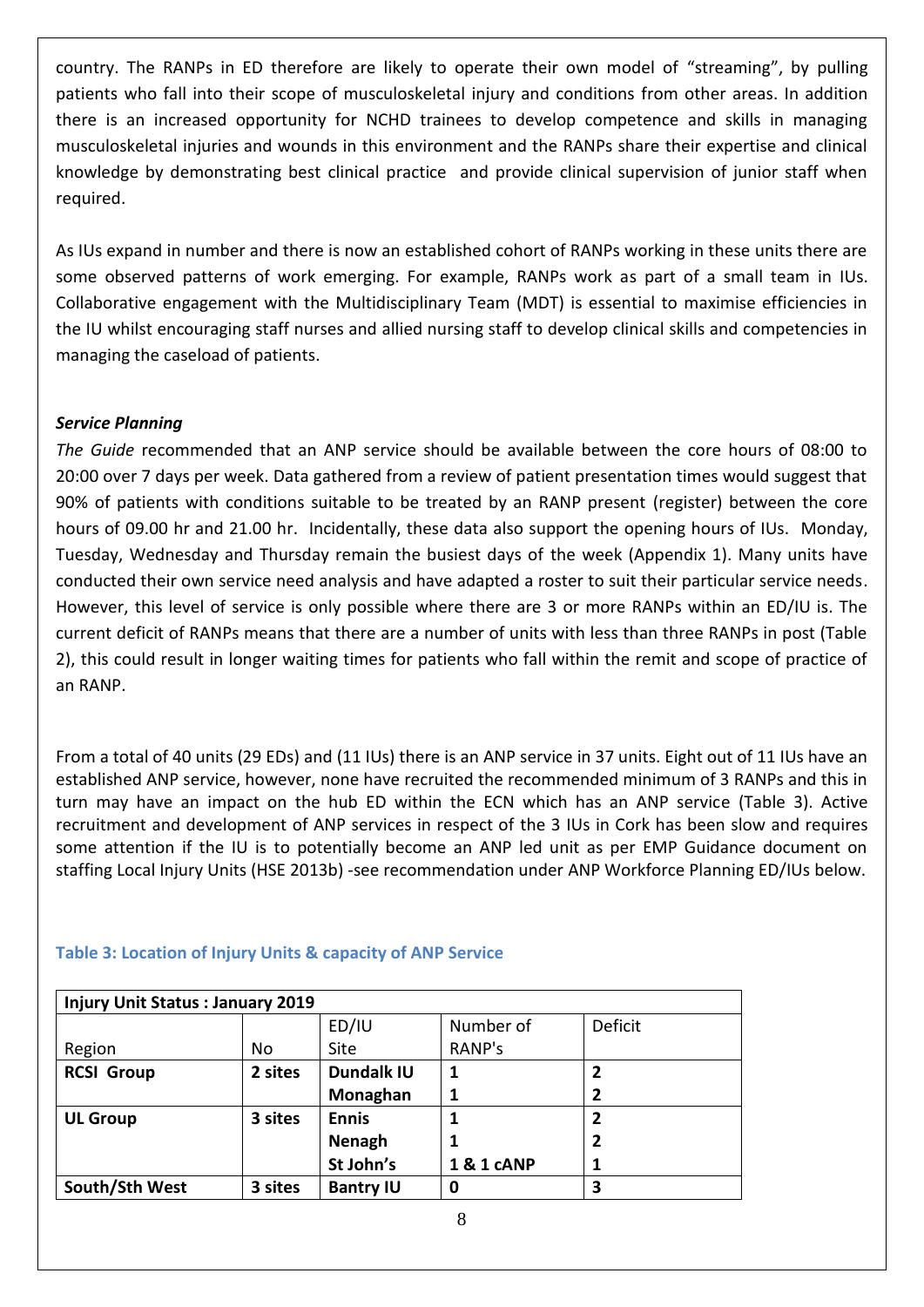| Group                     |         | <b>Mallow IU</b>     | 0          |    |
|---------------------------|---------|----------------------|------------|----|
|                           |         | <b>Mercy IU</b>      |            |    |
| Saolta Group              | 1 site  | Roscommon            |            |    |
| <b>Ireland East Group</b> | 2 sites | <b>St Colmcilles</b> | 2          |    |
|                           |         | <b>Mater IU</b>      |            |    |
| <b>Overall Total</b>      |         |                      | 9 & 1 cANP | 23 |

#### <span id="page-9-0"></span>*Age related patient profile*

Age related data was also gathered from units capable of returning this level of information. Adult presentations were predominantly within the age range 16-64yrs (82.7%), 15.3% of patients were aged 65- 84yrs while 2% of patients were older than 85yrs (Appendix 1). On-going collection of this data is important in order to inform requirements for CPD and expansion of scope of practice of ANPs particularly related to the older patient cohort.

#### <span id="page-9-1"></span>*Key Performance Indicators*

#### <span id="page-9-2"></span>**Patient Experience Time (PET)**

A sample of collated data on patient experience time returned from EDs with electronic information system demonstrate that RANPs are managing patients within the EMP recommended Total Emergency Department Time (TEDT) of six hours (HSE 2012) and recommended MTS time from triage to clinician assessment for triage category 4 (standard) of 120 minutes.

#### **Table 4: Sample collated patient experience time**

| EMP recommends use of            | MTS recommend Triage 4 patients should be seen within       |
|----------------------------------|-------------------------------------------------------------|
| Manchester Triage System         | 120 minutes                                                 |
| (MTS)                            |                                                             |
| MTS Triage 4 seen by ANP         | Range 5 to 140mins                                          |
|                                  | Mean 38.72 minutes                                          |
| <b>EMP recommended Total</b>     | Total ED Time (TEDT) standard of 95% of patients having     |
| <b>Emergency Department Time</b> | their emergency care completed within 6 hours of arrival in |
| Standard (TEDT)                  | an ED.                                                      |
| Time Seen by ANP to Discharge    | Ranged from 35.5 minutes to 78 minutes                      |
|                                  | Mean 53.44 minutes (full episode of care)                   |

#### <span id="page-9-3"></span>**Patient Satisfaction**

Patient satisfaction surveys have been conducted in a number of units with positive results. RANPs in Letterkenny University Hospital have published an evaluation of their service in a peer reviewed international journal which suggests that the majority of patients had a high level of satisfaction associated with waiting times, pain management, advice given and communication (Griffin & Mc Devitt 2016).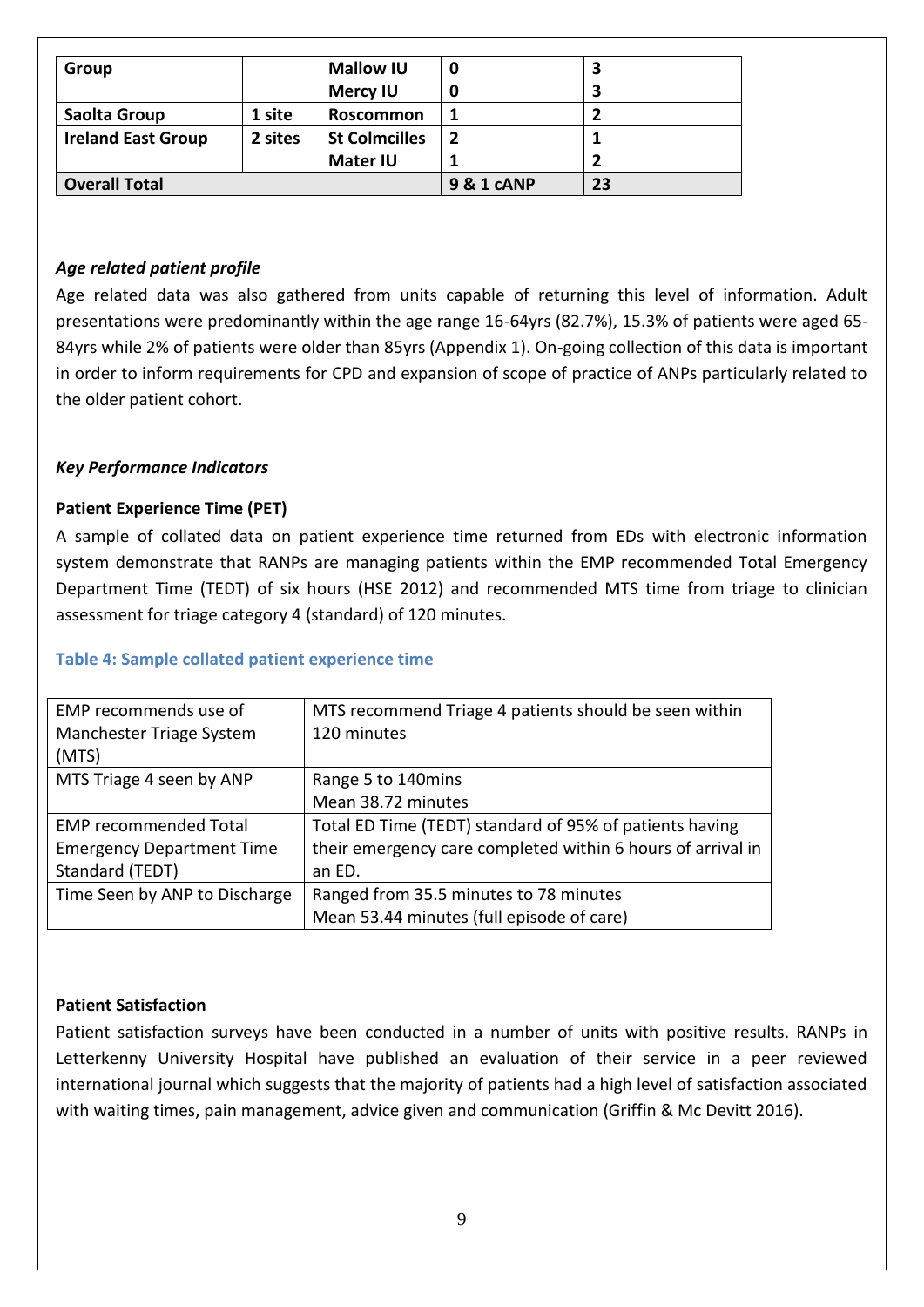#### <span id="page-10-0"></span>**Unscheduled Returns**

Unplanned or unscheduled returns are also considered a key performance indicator in relation to ED/IU attendances. An analysis of 'Unscheduled Returns' was carried out by the RANPs in University Hospital Kerry in 2015 (Coolahan, 2015). The rate of unscheduled returns by patients who had care provided by RANPs was reported at 1.9% of total patients seen by them. This finding compares very favourably with the EMP Strategy Report (HSE 2012) and the measure of 1-5% recommended by the Royal College of Emergency Medicine (2011).

# <span id="page-10-1"></span>**Non-clinical activity**

The collation of non-clinical activity of RANPs has been a recommendation since the publication of the *Guide* details of these activities have been described in terms of the following categories.

#### <span id="page-10-2"></span>*Local, regional and national groups*

Local committees such as falls prevention, drugs and therapeutics, research capacity and ANP forum. National committees such as HSE programmes, NMBI education and standards, Nurse Prescribing.

#### <span id="page-10-3"></span>*Research and Audit*

Local ANP related audit, ANP activity, medicinal prescribing, health promotion in ED. Condition specific research and publications

#### <span id="page-10-4"></span>*Expansion of Scope of practice*

Continuing education and development of clinical competency to match expansion of service need. Review and updating protocols and guidelines to support evidence based practice. Attendance at specific CPD education events and courses.

#### <span id="page-10-5"></span>*Teaching and supervision*

The teaching and supervision of doctors in training on General Practice and emergency medicine training programmes*.* Education and clinical supervision of candidate ANPs on education programmes. Facilitation of nursing students and therapy professional students (physiotherapy and radiography).

The allocation of protected time for non-clinical activities remains an on-going issue for some RANPs particularly where service need far out ways the WTE capacity of the unit. The average allocated time for non-clinical activity is 10hrs per month.

# <span id="page-10-6"></span>**Implementation of the Guide recommendations**

#### <span id="page-10-7"></span>*National Emergency Medicine Programme ANP Forum*

The EMP ANP Forum was established in July 2013 to support the implementation of the recommendations outlined in *The Guide* and address the CPD needs of RANPs. The Forum comprises all RANPs, ANP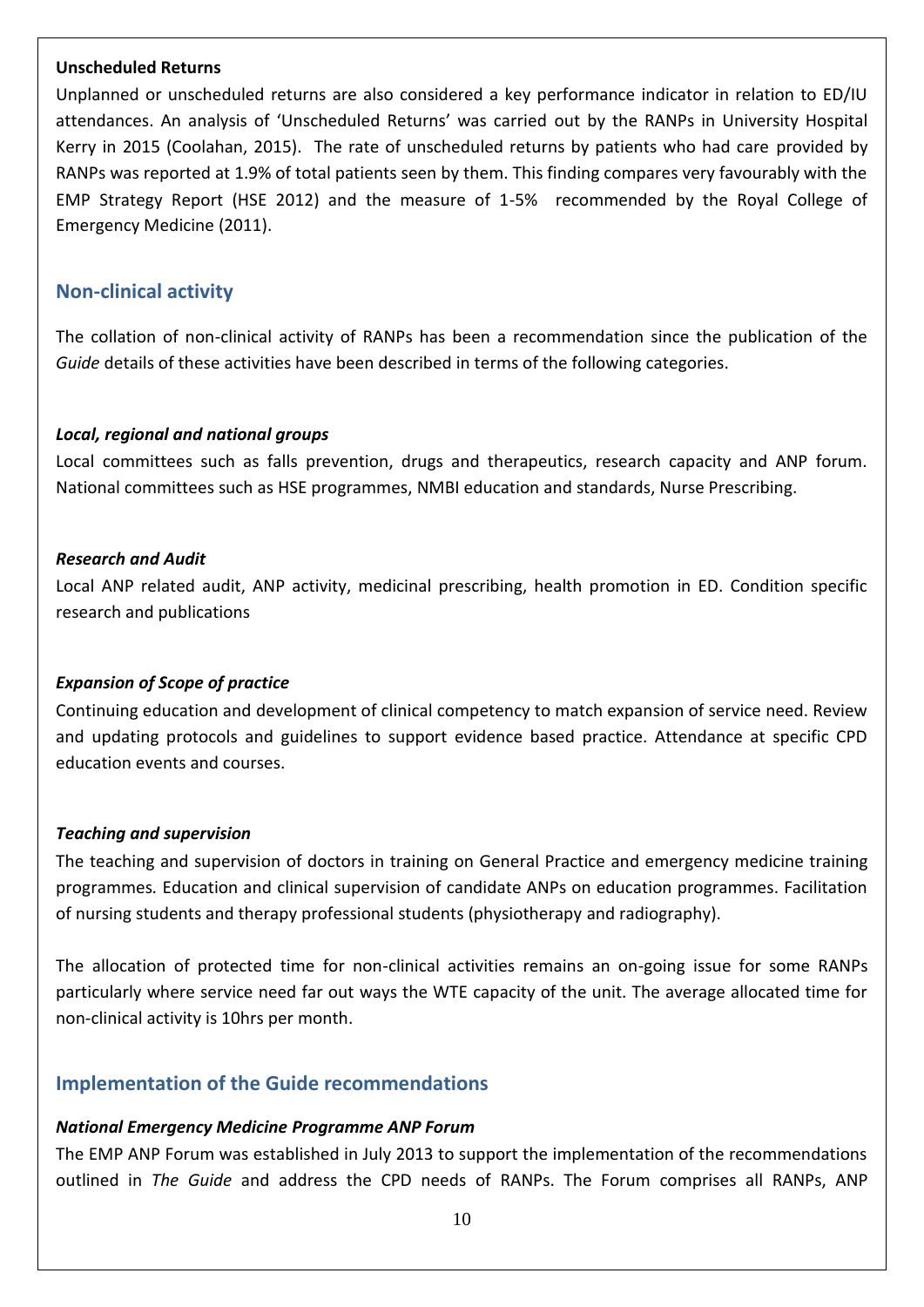candidates and other ED nurses who are undertaking an education pathway towards registration as an ANP. The ANP Forum Committee which operates under a terms of reference agreed by the wider forum group comprises of representative RANPs from urban, rural, adult ED, mixed EDs, Paediatric ED and IUs. The ANP Forum Committee comprises three sub-groups who have worked towards supporting the implementation of a number of recommendations in *The Guide.* Terms of reference for the ANP Forum have been updated and sub-groups have been reconfigured to continue supporting the on-going implementation of recommendations into the future .

#### <span id="page-11-0"></span>**Sub group 1 Continuing Professional Development sub-group:**

This group has co-ordinated quarterly CPD days since Q3 2013 and to date there have been 12 study days with specific emphasis on clinical aspects of the caseload of ANPs in EDs and IUs (Appendix 2). One such study day facilitated the theoretical education of 75 RANPs/ANP candidates in Nurse Prescribing Ionising Radiation for Children. All CPD study days have had CEUs approved by NMBI and have had 75% - 80% attendance rate. The continuation of this group remains key to providing specific, relevant education for the growing cohort of RANPs across the country, and plays a major role in communicating to the cohort on clinically relevant issues and projects .

# <span id="page-11-1"></span>**Sub group 2 ANP Service Activity/Metrics/KPI sub-group:**

This group provided support to nurses and nurse managers in EDs and IUs working towards building capacity of RANPs or preparing site approval documents for NMBI. This work is largely completed now therefore the focus of the group will change towards collating service activities and measures that reflect RANP outcomes. A National ANP Activity Data set has been developed by this group and the first national statistics were presented at an ANP seminar in April 2016 (Appendix 1). There is merit in continuing to gather this data especially in light of the DOH /HSE Demonstrator Project which will measure similar data in the overall evaluation of the impact of the development of ANP services over a range of specialties from a national perspective. Data is essential for the individual ANP to quantify the impact of their role from an organisation and national point of view. Equally, the EMP can continue to monitor and evaluate the impact of these roles and they continue to evolve and establish in the medium to long term.

#### <span id="page-11-2"></span>**Sub group 3 Research/Innovation sub-group:**

This group has a remit in relation to setting up links with the third level institutions in order to enhance the research opportunities between RANPs and academics. A number of projects have taken place over the past five years and publications are now collated on the RCSI facilitated hub EMNOW.ie a sample of publications by RANPs in provided in Appendix 3.

<span id="page-11-3"></span>A Twitter<sup>©</sup> account has been opened to disseminate information to a national and international audience and has been steadily gaining followers over the last year. There are a number of master classes in progress which will involve international academics in collaboration with third level institutions. It is recommended that this group continues to forge links with the ANP Forum through individual and collaborative activities.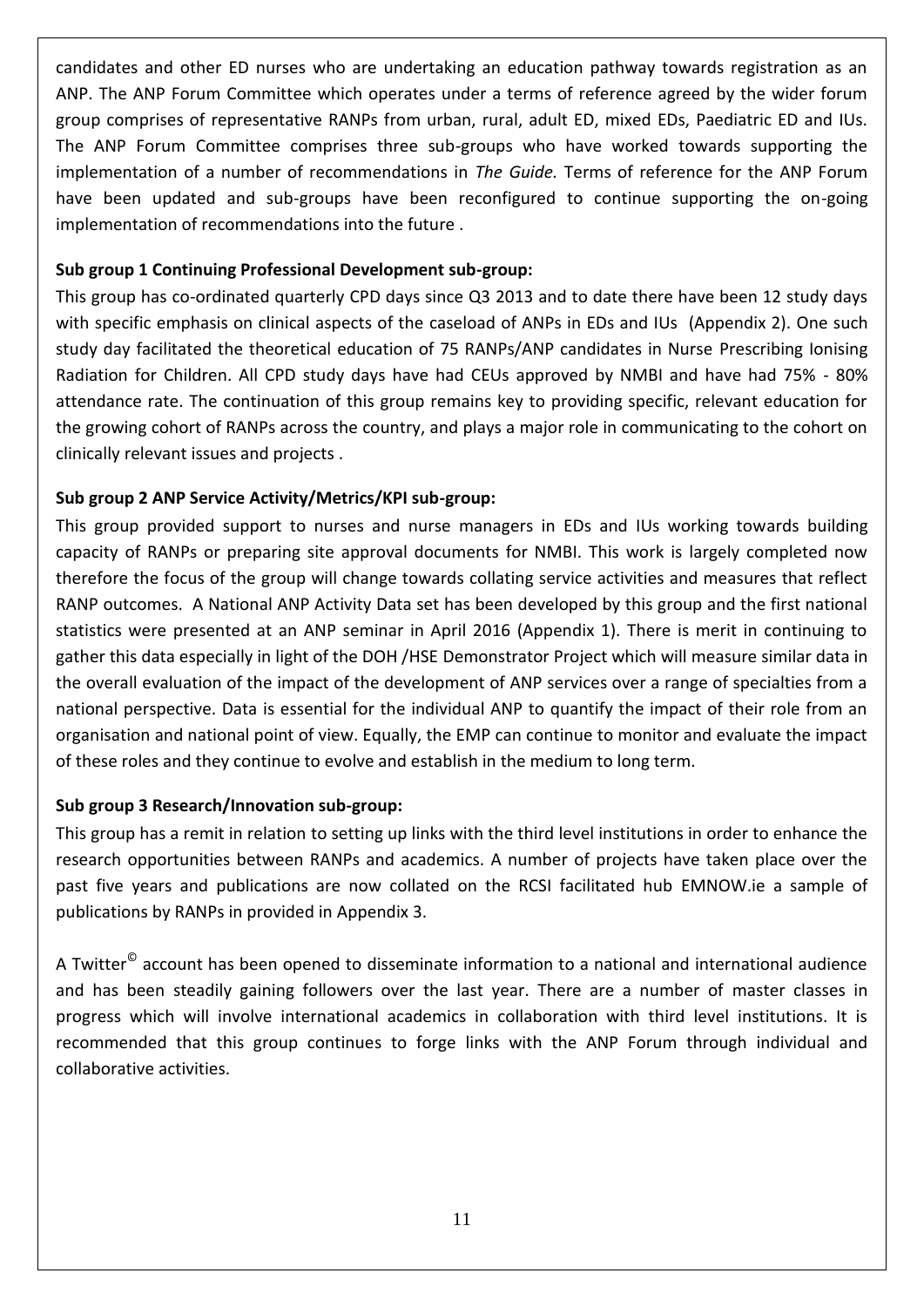## **National ANP Job Descriptions**

As recommended in the *Guide*, a suite of ANP Job descriptions was developed through the ANP Forum - RANP (Adult), RANP (Adult & Children), RANP (Children) and shared with Directors of Nursing (DoNs), Nursing and Midwifery Practice Development Units (NMPDU) and HSE/National Recruitment Service (NRS). In addition HSE/NRS have developed a national ANP/AMP (candidate) job description and more recently a national RANP/RAMP job description which are generic documents intended to be used across all clinical settings and specialities for the recruitment of both candidate and registered ANP/AMPs. The nationally approved documents standardise the recruitment and selection of suitably qualified nurses into a clinical career pathway within a recognised pay grade. The ANP Forum has had a positive and very welcome impact on this outcome.

# <span id="page-12-0"></span>**Education Preparation & NMBI Regulations**

The ANP Advisor of the EMP has been a member of the Nursing and Midwifery Board of Ireland (NMBI) Working Group on Advanced Practice which published *Advanced Practice Standards & Requirements* in 2017 (NMBI 2017). These standards will be applied to all third level education providers of education for the preparation of RANPs and will inform the development of standard curricula across all third level colleges providing ANP education programmes from 2018. In addition the Nurses Rules were published in June 2018 which further supports the registration processes for ANPs (NMBI 2018). In the future NMBI will no longer require the approval of a specific ANP post and site preparation will be a matter of local governance for Hospital Group/organisation.

# <span id="page-12-1"></span>**Career Development/Succession Planning**

As reflected earlier, career development is being supported at a strategic level by the DOH and HSE through the development of a policy initiative to recruit and educate RANPs for certain specialist areas of clinical care. Emergency Nursing and the EMP to continue to advocate for the additional 35 nurses required to realise the capacity laid out in the Guide. Support for the demonstrator sites by way of encouraging and enabling the candidate ANPs to record specific data points within the minimum data set will provide the evidence required as proof of concept. In relation to succession planning, there is evidence that this is taking place in units where retirements are expected as part of natural attrition. However, in many instances, there is an inadequate response to unexpected resignations and external movement which leaves an established service exposed in terms of managing an established patient flow, which will in turn impact on the overall ED/IU ability to deliver timely care to patients. This risk needs to be recognised and managed particularly as the absence of a succession plan may render an IU unable to provide any service from time to time. Now that education programmes are widely available, standardised and accessible, every effort should be made to encourage suitable ED nurses to undertake an Advanced Practice Education Programme. This could be done through standard Professional Development Plan (PDP) as per the EMP Workforce Planning Framework document (HSE 2016) and Role Profiles for ED Nursing Staff (HSE 2018) and also in light of the recent changes to NMBI registration processes (NMBI 2018).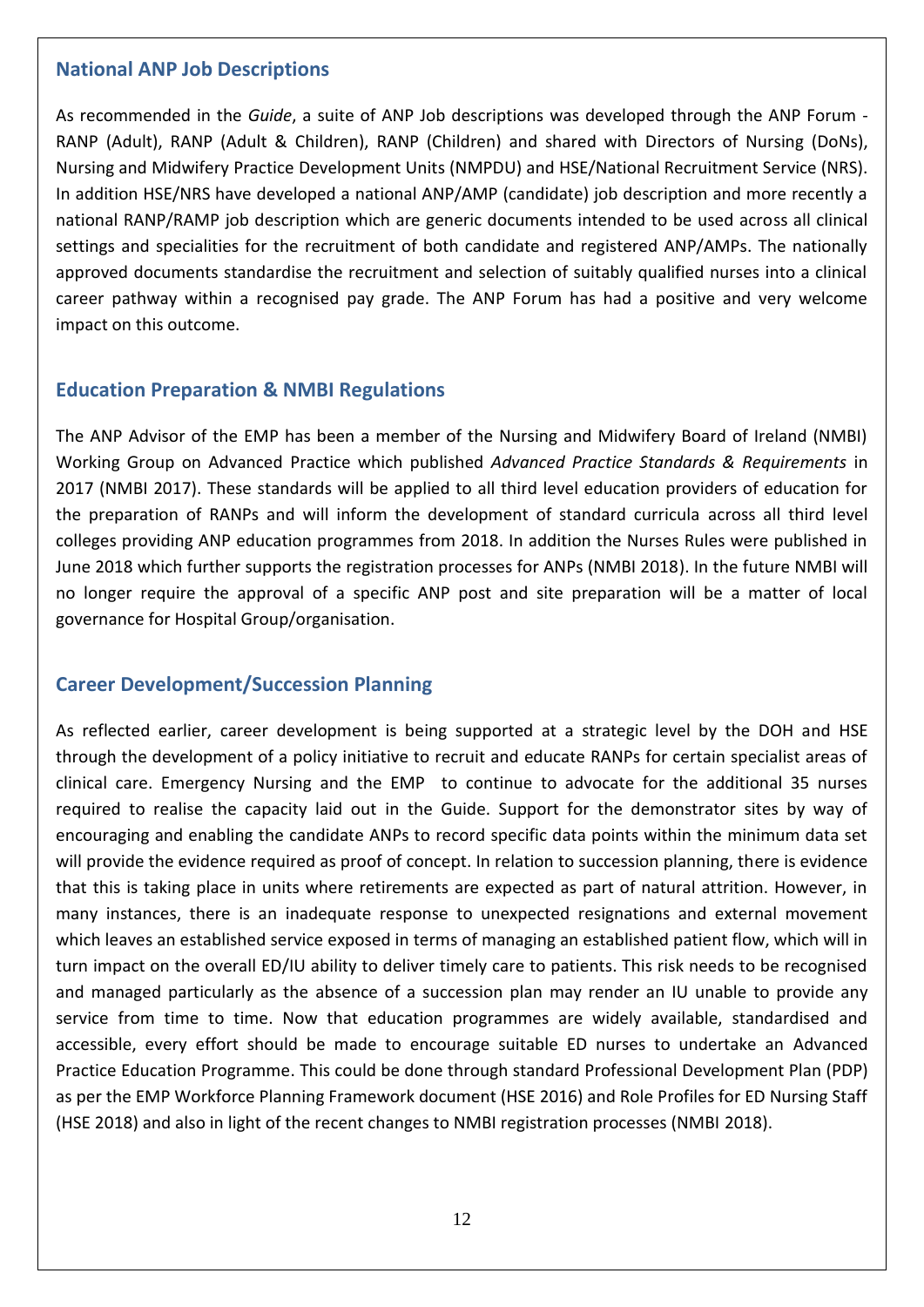# <span id="page-13-0"></span>**Recommendations**

## <span id="page-13-1"></span>*Building Capacity & Capability*

Where there are sufficient numbers of RANPs in a hub ECN, frequently scheduled rotation from IUs in to EDs should occur. This arrangement will support a best practice approach for the continuing professional development of the RANPs, allow for improved capability and support succession planning by keeping the role of RANP visible to all members of and the ED multidisciplinary team (MDT).

#### <span id="page-13-2"></span>*Titling*

The use of titles of **ANP in Minor Injuries** and **ANP in RAT** should be standardised in line with the title used by the Nursing and Midwifery Board of Ireland when registering ANPs in a specialised area of practice. The title of **ANP in Emergency Nursing** should be the only title or term used to describe the role and function of an ANP working in this specialist area of clinical practice. The scope of practice in each ECN should be linked to the service need and requirements of the population of the region and configuration of the Hospital Group.

#### <span id="page-13-3"></span>*ANP Workforce Planning ED/IUs*

It is anticipated that increasing numbers of ANPs in the hub ED will allow scheduled rotation between IUs and EDs in Cork. Scheduled rotation of medical staff from IUs to the hub ED began in 2017.

#### <span id="page-13-4"></span>*Medical workforce planning*

The role of RANP needs to be examined in the context of the multidisciplinary team and alongside consultants, NCHDs and Health and Social Care Professionals (HSCPs). Current initiatives for delivering timely, high-quality care includes first contact physiotherapists and direct referral from triage to other health and social care professionals. Future developments of the RANP role will need to be within the context of these service developments.

In terms of fulfilling senior decision making roles for ECNs, ANPs are well placed to fill this role in IUs which is currently delivered by registrars. Governance arrangements with rotation of RANPs (as mentioned previously) to EDs will enable these RANP-led Injury Units.

#### <span id="page-13-5"></span>*DOH Office of Chief Nurse policy*

Continue to collaborate where appropriate with DOH/HSE/NMPDU in relation to supporting the Department of Health, Office of the Chief Nurse ''A Policy on the Development of Graduate to Advanced Nursing and Midwifery Practice" in 2019 initiative.

#### <span id="page-13-6"></span>*EMP / ANP Forum*

The continuation of the ANP Forum and committee is essential to enable the sub groups to co-ordinate and monitor the continuing development of RANPs in the specialist area of emergency nursing. Continuing professional development, data gathering and sharing of research and audit opportunities need to be promoted within and outside of the EMP.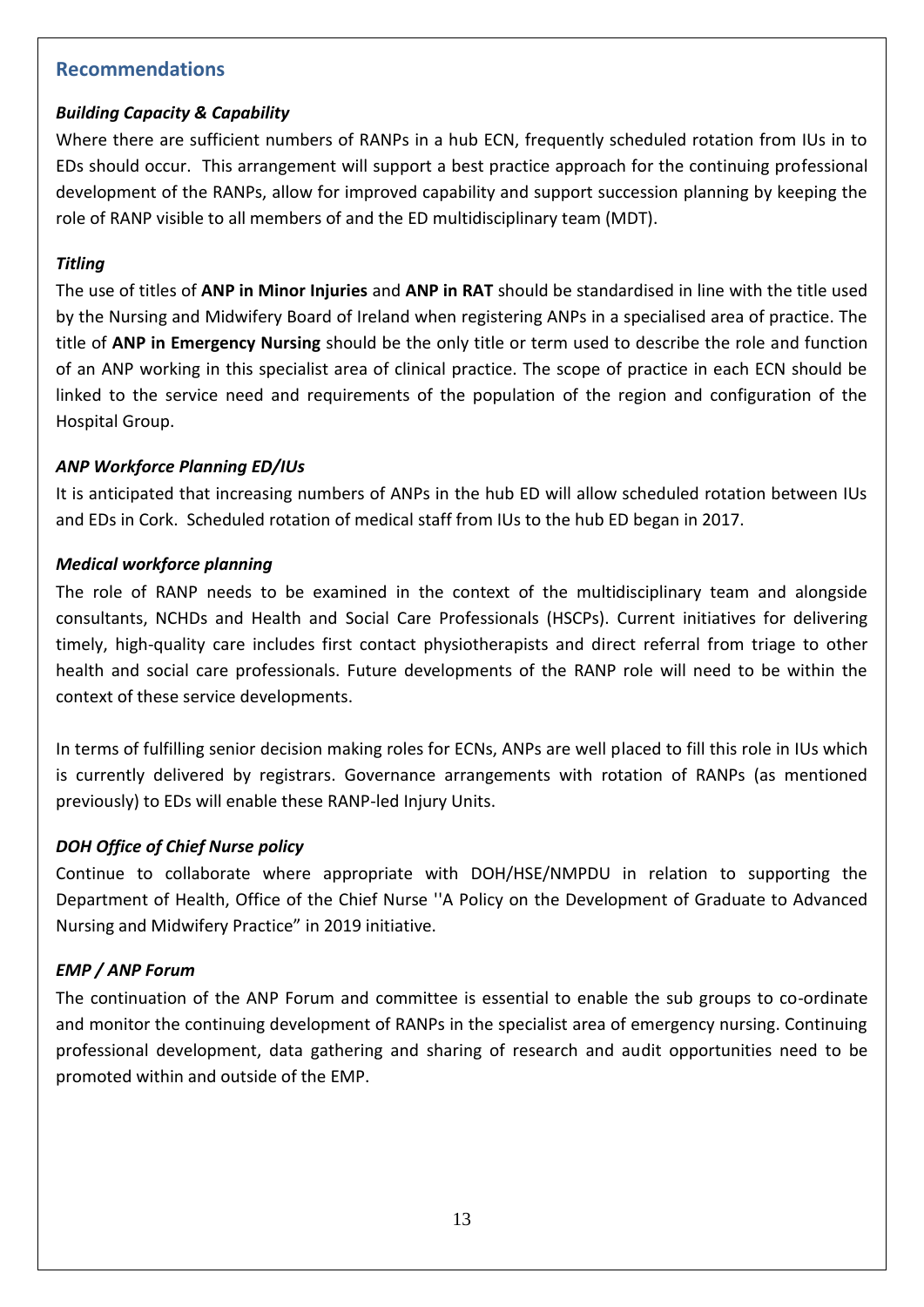## <span id="page-14-0"></span>**References**

Coolahan, J (2015) *An analysis of 'Unscheduled Returns' to the Emergency Department who are treated by the ANP Service as a KPI of the ED ANP Service*. Unpublished report. Emergency Department, Kerry General.

Department of Health (2019) A Policy on the Development of Graduate to Advanced Nursing and Midwifery Practice Office of Chief Nurse, Department of Health, Dublin. https://health.gov.ie/blog/publications/a-policy-on-thedevelopment-of-graduate-to-advanced-nursing-and-midwifery-practice/

Griffin, M & Mc Devitt, J (2016) *An Evaluation of the Quality and Patient Satisfaction with an Advanced Nurse Practitioner Service in the Emergency Department*. The Journal for Nurse Practitioners Vol 12 (8) p 553-559.

Health Service Executive (2012) *National Emergency Medicine Programme - A strategy to improve safety, quality, access and value in Emergency Medicine in Ireland*. HSE. Available <http://www.hse.ie/eng/about/Who/clinical/natclinprog/emergencymedicineprogramme/empreport2012.pdf>

Health Service Executive (2013a) A Guide to Enhance Advanced Nurse Practitioner Services across Emergency Care Networks in Ireland. Available [http://www.iaem.ie/wp-content/uploads/2013/02/guide-to-enhancing-anp-services](http://www.iaem.ie/wp-content/uploads/2013/02/guide-to-enhancing-anp-services-july-2013-final.pdf)[july-2013-final.pdf](http://www.iaem.ie/wp-content/uploads/2013/02/guide-to-enhancing-anp-services-july-2013-final.pdf)

Health Service Executive(2013b) Guidance document on staffing for Local Injury Units. HSE. Available www.iaem.ie/uploads/2013/02/emp-guidance-document-liu-staffing-august-2013.pdf

Government of Ireland (2018) Sláintecare Implementation Strategy and Next Steps. https://www.gov.ie/en/campaigns/Sláintecare-implementation-strategy/

Government of Ireland (2018) S.I. No. 221/2018 - Nurses and Midwives (Registration) Rules 2018 http://www.irishstatutebook.ie/eli/2018/si/221/made/en/print?q=nurses+rules&years=2018

Nursing and Midwifery Board of Ireland (2017) *Advanced Practice (Nursing) Standards and Requirements*. NMBI. Dublin. Available [https://www.nmbi.ie/NMBI/media/NMBI/Advanced-Practice-Nursing-Standards-and-](https://www.nmbi.ie/NMBI/media/NMBI/Advanced-Practice-Nursing-Standards-and-Requirements-2017.pdf?ext=.pdf)[Requirements-2017.pdf?ext=.pdf](https://www.nmbi.ie/NMBI/media/NMBI/Advanced-Practice-Nursing-Standards-and-Requirements-2017.pdf?ext=.pdf)

The Royal College of Emergency Medicine (2011) *Emergency Department Clinical Quality Indicators*. RCEM. Available. [https://www.google.ie/url?sa=t&rct=j&q=&esrc=s&source=web&cd=5&ved=0ahUKEwikhIPBmeHUAhVeF8AKHS33Cs](https://www.google.ie/url?sa=t&rct=j&q=&esrc=s&source=web&cd=5&ved=0ahUKEwikhIPBmeHUAhVeF8AKHS33CswQFgg1MAQ&url=https%3A%2F%2Fsecure.rcem.ac.uk%2Fcode%2Fdocument.asp%3FID%3D5832&usg=AFQjCNETaypFt-oZv3Bb8pyrykIhgL4ocg) [wQFgg1MAQ&url=https%3A%2F%2Fsecure.rcem.ac.uk%2Fcode%2Fdocument.asp%3FID%3D5832&usg=AFQjCNETay](https://www.google.ie/url?sa=t&rct=j&q=&esrc=s&source=web&cd=5&ved=0ahUKEwikhIPBmeHUAhVeF8AKHS33CswQFgg1MAQ&url=https%3A%2F%2Fsecure.rcem.ac.uk%2Fcode%2Fdocument.asp%3FID%3D5832&usg=AFQjCNETaypFt-oZv3Bb8pyrykIhgL4ocg) [pFt-oZv3Bb8pyrykIhgL4ocg](https://www.google.ie/url?sa=t&rct=j&q=&esrc=s&source=web&cd=5&ved=0ahUKEwikhIPBmeHUAhVeF8AKHS33CswQFgg1MAQ&url=https%3A%2F%2Fsecure.rcem.ac.uk%2Fcode%2Fdocument.asp%3FID%3D5832&usg=AFQjCNETaypFt-oZv3Bb8pyrykIhgL4ocg)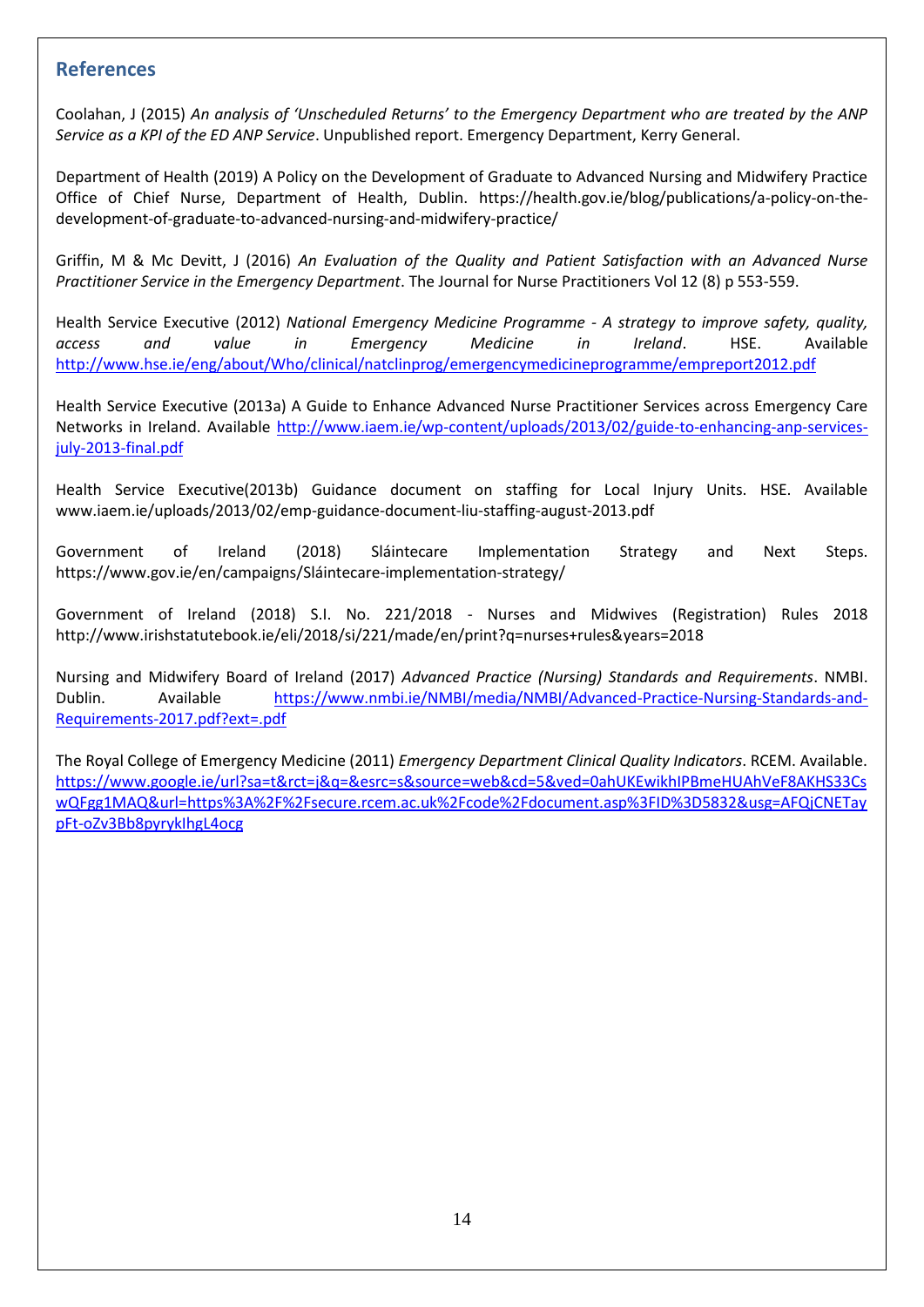<span id="page-15-0"></span>ANP Activity Presentation

# National ANP Activity Audit 2016



National Emergency Medicine Programme Wayne Thompson **RANP Wexford General Hospital** 

January 2017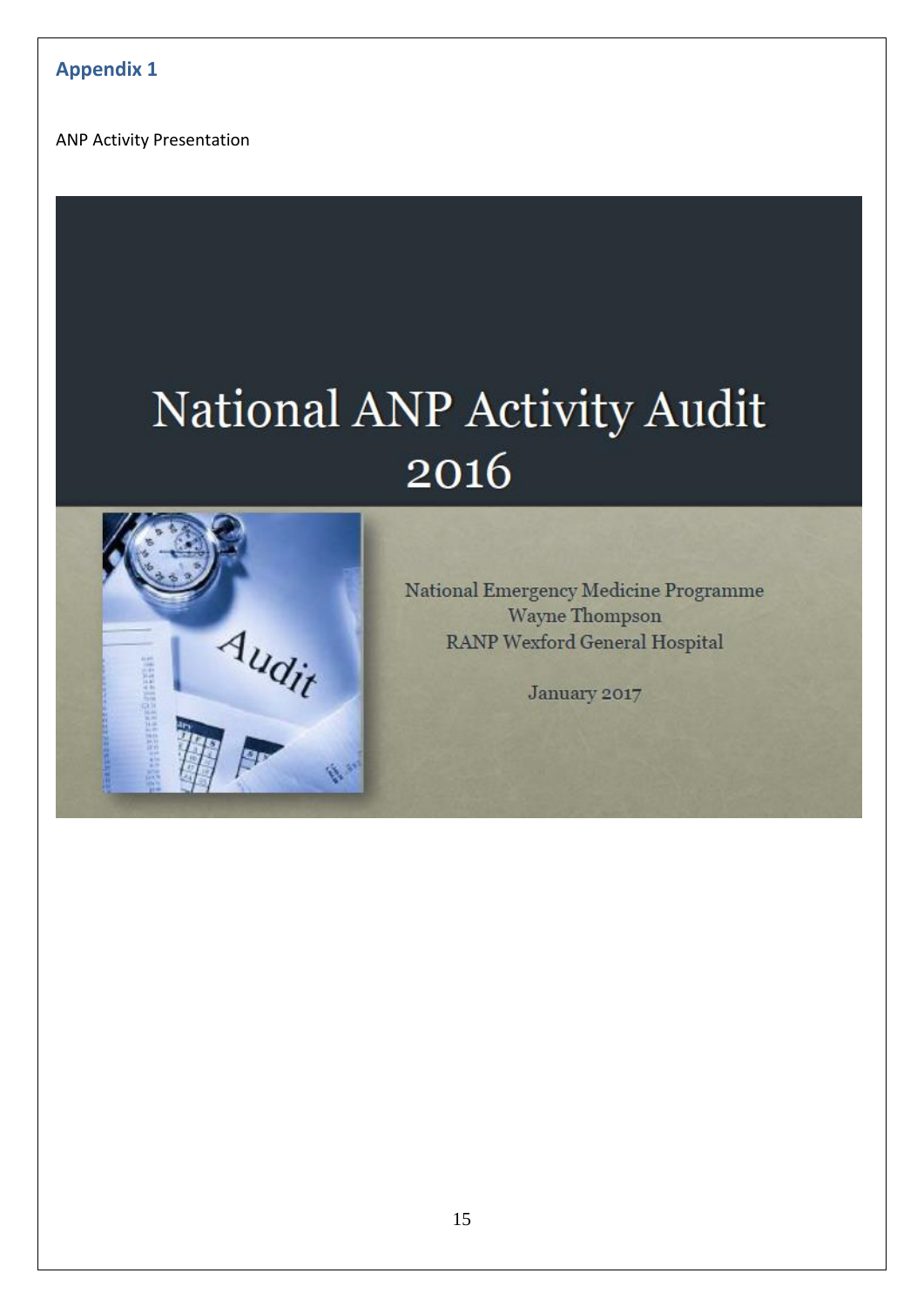# <span id="page-16-0"></span>**Appendix 2**

# **Advanced Nurse Practitioner Forum Continuing Professional Development Study Days: 2014-2019**

| <b>Hospital/Group Location</b>                              | <b>Topic/Subject</b>                                                                 | Date              | <b>NMBI</b><br><b>CEU</b> |
|-------------------------------------------------------------|--------------------------------------------------------------------------------------|-------------------|---------------------------|
| <b>Waterford University</b><br>Hospital                     | Management of Shoulder<br>Injuries                                                   | March 2014        | Yes                       |
| Our Lady of Lourdes<br>Hospital, Drogheda                   | <b>Treatment of Traumatic Knee</b>                                                   | <b>June 2014</b>  | Yes                       |
| Childrens' University<br>Hospital, Temple Street,<br>Dublin | Paediatric Upper Limb Injuries                                                       | December<br>2014  | Yes                       |
| Beaumont Hospital,<br>Dublin                                | Head Injury & ENT                                                                    | <b>March 2015</b> | Yes                       |
| St James' Hospital, Dublin                                  | Update on Hand & Wrist<br>Injuries                                                   | <b>June 2015</b>  | Yes                       |
| University of Limerick<br><b>Hospital Group</b>             | <b>Treatment of Maxillo-Facial</b><br>Injury                                         | November<br>2015  | Yes                       |
| St James' Hospital, Dublin                                  | <b>Ionising Radiation Paeds</b>                                                      | December<br>2015  | Yes                       |
| St James' Hospital, Dublin                                  | Ionising Radiation Paeds                                                             | February<br>2016  | Yes                       |
| St James' Hospital, Dublin                                  | ANP 20 year Celebration<br>Seminar                                                   | April 2016        | Yes                       |
| St James' Hospital, Dublin                                  | <b>Professional Development</b><br><b>RANPs</b>                                      | November<br>2017  | Yes                       |
| Mater Misercordiae<br>University Hospital, Dublin           | Ultrasound Workshop &<br>Seminar                                                     | <b>March 2018</b> | Yes                       |
| <b>Tallaght University</b><br>Hospital                      | Management of Lower Limb<br>Presentations in Paediatric and<br><b>Adult Patients</b> | January<br>2019   | Yes                       |
| Mercy University Hospital                                   | Pain management in the ED                                                            | September<br>2019 | Yes                       |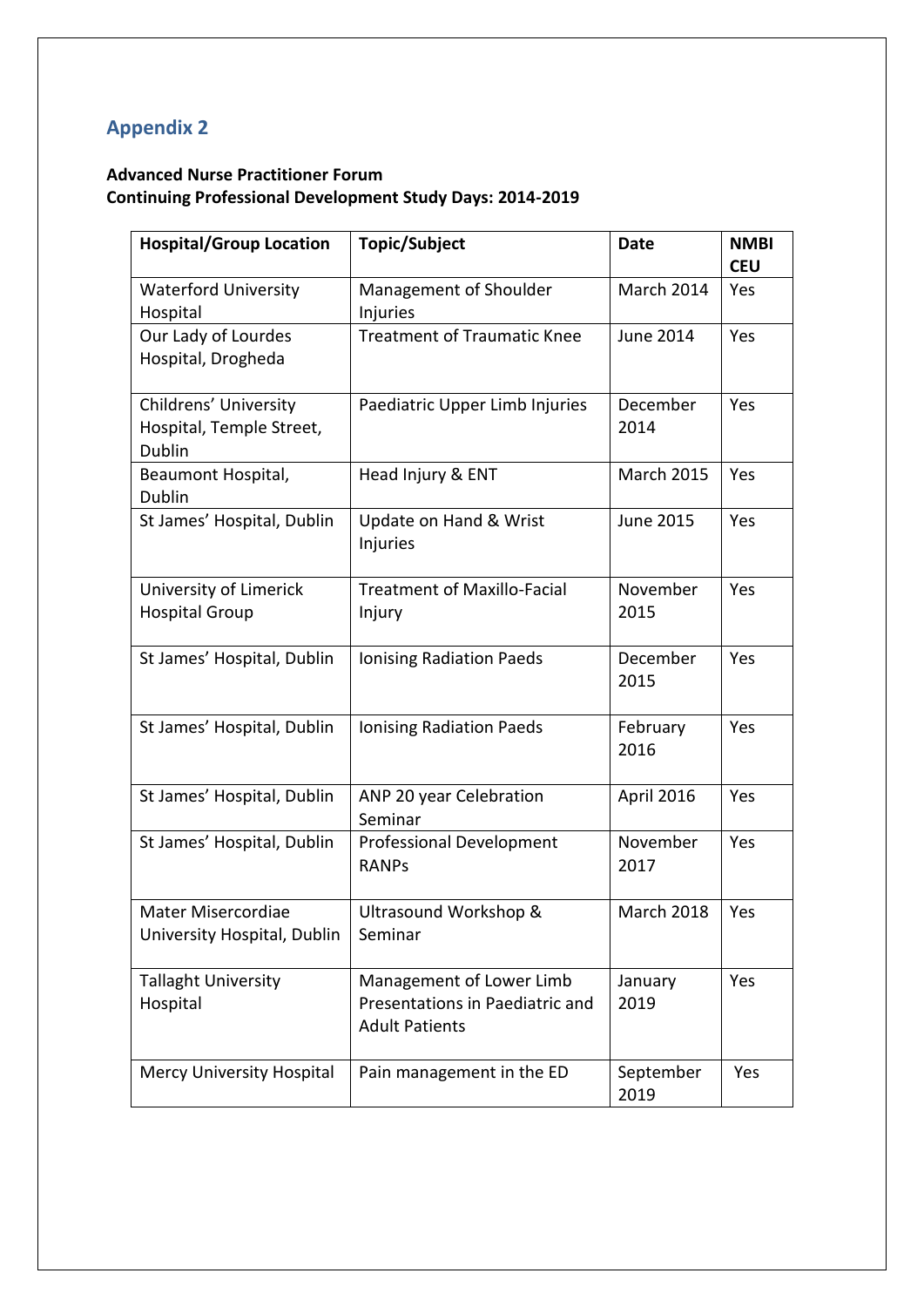# <span id="page-17-0"></span>**Appendix 3**

## **Advanced Nurse Practitioner (Emergency) Sample of Academic Publications 2008-2018**

#### **Book Chapters**

Small, V., 2013b. Surgical Emergencies & Abdominal Injuries, in: Accident and Emergency Nursing: Theory into Practice.

Small, V., Dunne, G., McCabe, C., 2014. Principles of Emergency Nursing, in: Fundamental of Medical-Surgical Nursing: A Systems Approach. Wiley Blackwell.

#### **Journal Articles**

- 1. Bonham, J., 2016a. How to suture a wound. Nursing Standard 31, 42–46.
- 2. Bonham, J., 2016b. Assessment and management of patients with minor traumatic wounds. Nursing Standard 31, 60–71. https://doi.org/10.7748/ns.2016.e10573
- 3. Bonham, J., 2011. Comparison of suture types in the closure of scalp wounds. Emergency Nurse 19, 34–39.
- 4. Breen, B.M., McCann, M., 2013. Healthcare providers attitudes and perceptions of "inappropriate attendance" in the Emergency Department. International Emergency Nursing 21, 180–185. https://doi.org/10.1016/j.ienj.2012.08.006
- 5. Byrne, S., Small, V., McDaid, F., 2012. A new era for emergency care services in Ireland. Emergency Nurse 20, 18–20.
- 6. Canty, L., Kearney, A., 2018. Advanced nurse practitioner scheduled return clinic: a clinical audit of a quality initiative. Emergency Nurse 25, 31–34. https://doi.org/10.7748/en.2018.e1787
- 7. Conlon, C., O'Connor, C., Mc Brearty, P., Carpenter, B., 2009. Minor injury attendance times to the ED. International Emergency Nursing 17, 169–172. https://doi.org/10.1016/j.ienj.2008.12.006
- 8. Duignan, M., 2018. A Close Encounter: Hand Injuries in the ED. International Emergency Nursing. https://doi.org/10.1016/j.ienj.2018.03.004
- 9. Duignan, M., 2015. Shoulder instability: A myriad of decisions for optimal emergency department care. International Emergency Nursing 23, 334–337. https://doi.org/10.1016/j.ienj.2015.02.005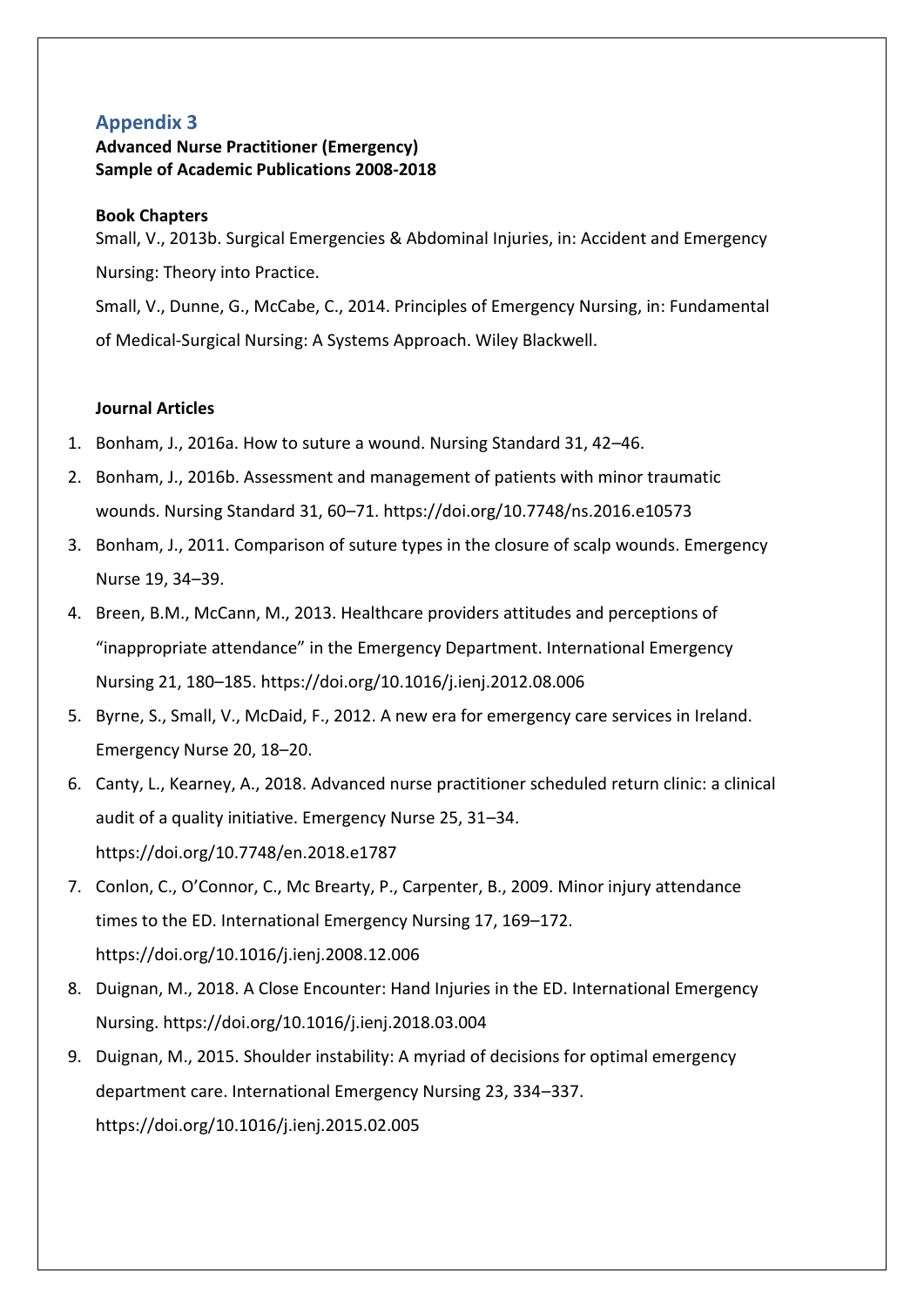- 10. Duignan, M., Duignan, O., 2017. Physical activity: is it time for emergency department nurses to step up? Emergency Nurse 24, 23–27. https://doi.org/10.7748/en.2017.e1640
- 11. Duignan, M., Dunn, V., 2009. Perceived barriers to pain management. Emerg Nurse 16, 31– 35. https://doi.org/10.7748/en2009.02.16.9.31.c6848
- 12. Duignan, M., Dunn, V., 2008a. Congruence of pain assessment between nurses and emergency department patients: a replication. Int Emerg Nurs 16, 23–28. https://doi.org/10.1016/j.ienj.2007.09.003
- 13. Duignan, M., Dunn, V., 2008b. Barriers to pain management in emergency departments. Emerg Nurse 15, 30–34. https://doi.org/10.7748/en2008.02.15.9.30.c8179
- 14. Duignan, M., Gibbons, L., O'Connor, L., Denning, R., Honari, B., McKenna, K., 2018. GPs' opinions of discharge summaries generated by advanced nurse practitioners in emergency care settings. Emerg Nurse. https://doi.org/10.7748/en.2018.e1818
- 15. Duignan, M., Jamal, A., 2015. Injury to the posterolateral corner of the knee: emergency department assessment and management. International Emergency Nursing 23, 105–108. https://doi.org/10.1016/j.ienj.2014.07.008
- 16. Duignan, M., McGibney, M., 2017. Patellar dislocation: Not the bees knees. International Emergency Nursing 31, 36–40. https://doi.org/10.1016/j.ienj.2016.09.002
- 17. Duignan, M., O'Connor, N., 2017. Female athlete triad: At breaking point. International Emergency Nursing. https://doi.org/10.1016/j.ienj.2017.03.005
- 18. Duignan, M., O'Connor, N., 2016. Concussion management in the ED: beyond GCS. International Emergency Nursing. https://doi.org/http://dx.doi.org/10.1016/j.ienj.2015.11.005
- 19. Duignan, M., O'Connor, N., Tillett, E., Kipps, C., 2017. Clinician knowledge and practice habits when evaluating sports related concussion in the emergency department. Br J Sports Med 51, A48. https://doi.org/10.1136/bjsports-2016-097270.125
- 20. Dunne, G., 2014. The use of Action Learning as strategy for improving pain management in the Emergency Department. International Emergency Nursing 22, 172–176. https://doi.org/10.1016/j.ienj.2013.10.005
- 21. Fealy, G., McCarron, M., O'Neill, D., McCallion, P., Clarke, M., Small, V., O'Driscoll, A., Cullen, A., 2009. Effectiveness of gerontologically informed nursing assessment and referral interventions for older persons attending the emergency department: systematic review. Journal of Advanced Nursing 65, 934–945. https://doi.org/10.1111/j.1365- 2648.2009.04961.x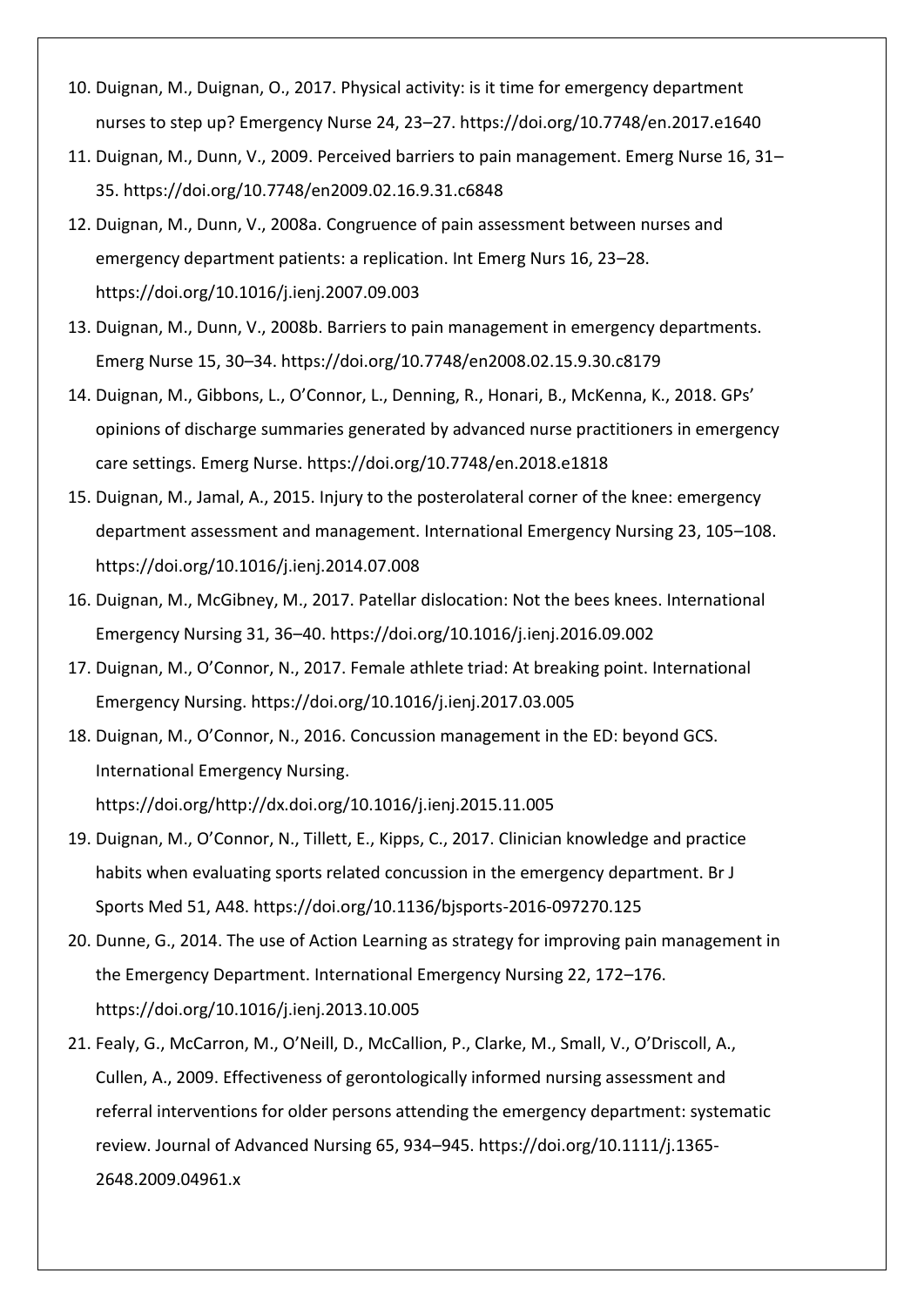- 22. Fitzsimons, M., Normand, C., Varley, J., Delanty, N., 2012. Evidence-based models of care for people with epilepsy. Epilepsy & Behavior 23, 1–6. https://doi.org/10.1016/j.yebeh.2011.10.019
- 23. Gibbons, L., 2016. "A torn shoulder": an emergency department case study. International Emergency Nursing. https://doi.org/http://dx.doi.org/10.1016/j.ienj.2015.11.003
- 24. Gibbons, L., 2013. Diagnosing Achilles tendon injuries in the emergency department. Emerg Nurse 21, 26–30; quiz 31. https://doi.org/10.7748/en2013.09.21.5.26.e1108
- 25. Gibbons, L., 2011. Dealing with the effects of domestic violence. Emerg Nurse 19, 12–16; quiz 17. https://doi.org/10.7748/en2011.07.19.4.12.c8607
- 26. Gibbons, L.J., 2014. Managing acute shoulder injuries in the emergency department. Emerg Nurse 22, 20–29. https://doi.org/10.7748/en.22.6.20.e1350
- 27. Gibbons, L.J., Stoddart, K., 2018. "Fast and frugal heuristics": Clinical decision making in the Emergency Department. International Emergency Nursing. https://doi.org/10.1016/j.ienj.2018.04.002
- 28. Gibbons, L.J., Towers, M.J., 2018. "Tricep tear instead of Tricep Curl": Management in the Emergency Department. International Emergency Nursing. https://doi.org/10.1016/j.ienj.2018.01.004
- 29. Griffin, M., McDevitt, J., 2016. An Evaluation of the Quality and Patient Satisfaction With an Advanced Nurse Practitioner Service in the Emergency Department. The Journal for Nurse Practitioners 12, 553–559. https://doi.org/10.1016/j.nurpra.2016.05.024
- 30. Higgins, A., Downes, C., Varley, J., Tyrell, E., Normand, C., Doherty, C.P., Begley, C., Elliott, N., 2018. Patients with epilepsy care experiences: Comparison between services with and without an epilepsy specialist nurse. Epilepsy & Behavior 85, 85–94. https://doi.org/10.1016/j.yebeh.2018.05.038
- 31. Kearney, A., Canty, L., 2016. Assessment, management and treatment of acute fingertip injuries. Emergency Nurse 24, 29–34. https://doi.org/10.7748/en.24.3.29.s28
- 32. Lynch, R., McCague, Y., Barlow, M., 2014. Luxatio Erecta "Hands-up" shoulder dislocation. African Journal of Emergency Medicine 4, e26–e27. <https://doi.org/10.1016/j.afjem.2014.01.005>
- 33. McBrien B (2018) Lisfranc injury: assessment and management in emergency departments. Nursing Management. doi: 10.7748/en.2018.e1841
- 34. McBrien, B., 2016. Fight bite injury: emergency department assessment and management. Emergency Nurse 24, 34–37. https://doi.org/10.7748/en.2016.e1611